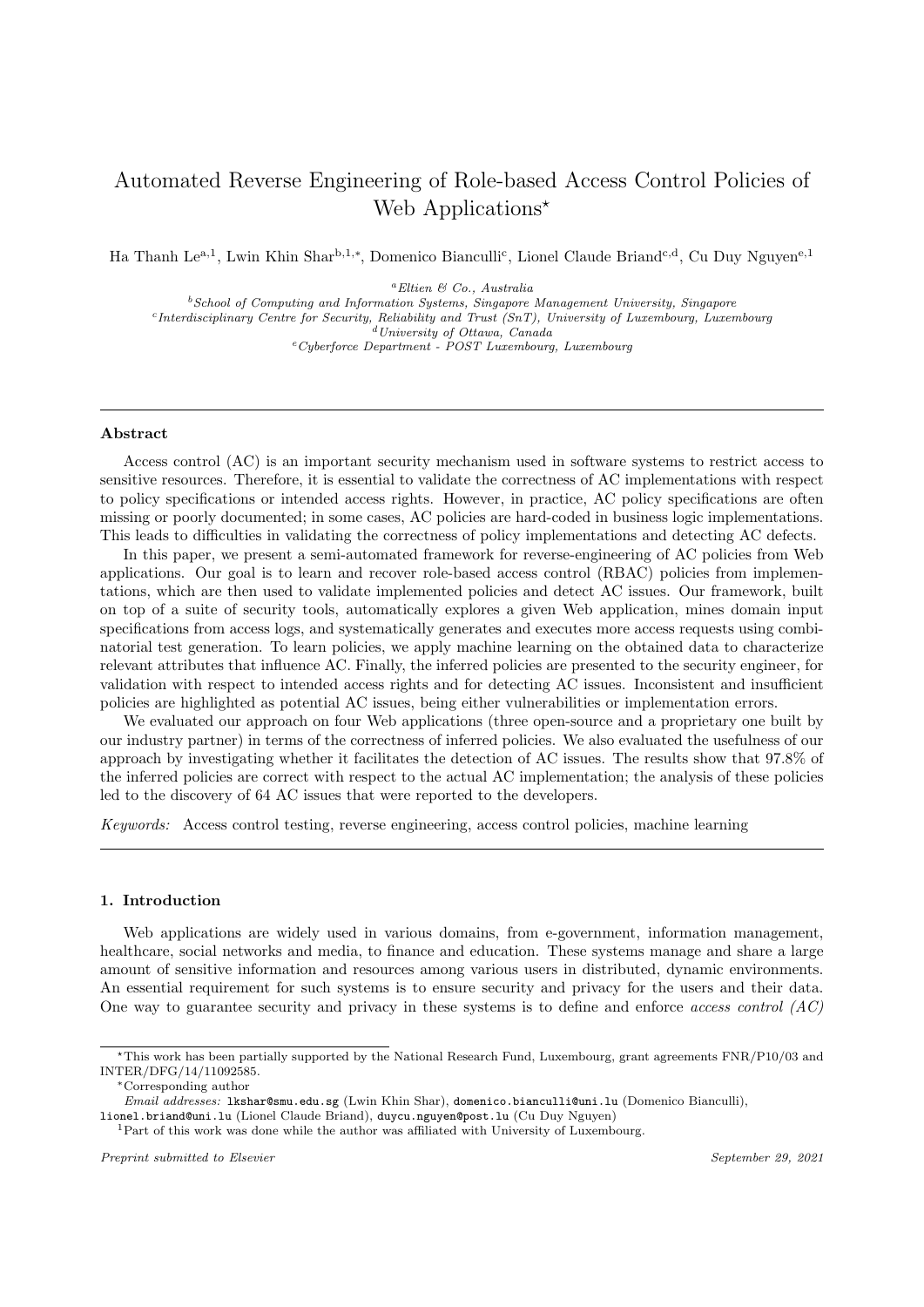policies [\[1\]](#page-26-0), to restrict access (by users) to sensitive resources (e.g., a page with personal information) of the system.

Similarly to other functionalities of an application, the implementation of AC policies has to be tested against the specifications [\[2,](#page-26-1) [3,](#page-26-2) [4,](#page-26-3) [5\]](#page-26-4). More precisely, AC policy specifications can serve as test oracles and be used to generate test cases. However, in many scenarios, testers cannot rely on AC policy specifications because they are often missing (e.g., the AC policies have been directly hard-coded in the business logic of the application), poorly documented, or hard to understand (e.g., AC policies are encoded as bit strings in configuration files). A recent literature study by Daoudagh et al. [\[6\]](#page-26-5) reported that many critical AC issues arise from ambiguous or faulty AC specifications.

In this paper, we address the problem of reverse-engineering AC policies from the AC implementation of a Web application. Our approach learns and infers role-based access control (RBAC [\[7\]](#page-26-6)) policies from implementations, which are presented to security engineers. Our objective is to assist security engineers in validating AC implementations with respect to intended access rights and detecting AC issues. Our work is set in contexts where AC policy specifications are missing or existing specifications are ambiguous. We assume that the intended access control-related behaviors reside only in the mind of security engineers, which is often the case for Web applications that are poorly documented or maintained [\[8\]](#page-26-7), as it was also the case for our industrial partner. We also consider contexts where the application source code is not available, as it is often the case for 3rd-party or proprietary applications (like the one provided by our industrial partner and further used for the evaluation of the approach presented in this paper).

In previous work [\[9\]](#page-26-8), some of the authors presented a semi-automated framework for the extraction of AC policies from Web applications. The framework first automatically exercises the resources of a target Web application with a set of known users (and roles) and then applies a machine learning technique to infer AC policies based on the outcome of the resource access requests. It also annotates the extracted policies with confidence levels that can pinpoint potential AC issues (e.g., implementation errors). In this paper<sup>[2](#page-1-0)</sup> we propose the  $ReACP$  framework, which extends previous work [\[9\]](#page-26-8) along two dimensions:

- Policy extraction. In previous work, the definition of the steps involved in extracting AC policies was preliminary. ReACP extends those steps and includes new techniques for extracting AC policies more accurately. More specifically,
	- In Web applications, many resources are reachable only when meaningful data are provided in an access request. Without such meaningful data, the framework would not be able to discover resources and thus learn the corresponding AC policies. In  $ReACP$ , we apply Xinput, an XML schema for systematic specification of domain inputs for Web applications. Xinput allows domain experts to specify data types (e.g., string, numeric) and other input specifications using boundaries, enumerations, and length.
	- ReACP proposes and implements rules to mine domain input specifications from logs of access requests.
	- Previous work only generated access requests randomly.  $ReACP$  applies combinatorial testing to systematically generate diverse access requests. ReACP also details how system states are systematically set up to facilitate access requests generation and exploration of the system.
	- ReACP defines content patterns and use regular expression matching to label the result of access requests more accurately. In previous work, permission labelling was only based on HTTP status codes.
- Policy abstraction level. In previous work, the inferred AC policies were expressed at a low level of abstraction. In  $ReACP$  we introduce a *meta-attribute* concept and a method to process intermediate data, to capture important relationships among factors that influence AC policies. This raise the abstraction level of policies extracted, which facilitates manual analysis and detection of AC issues.

<span id="page-1-0"></span><sup>2</sup>A preliminary version of this work appeared as an internal technical report [\[10\]](#page-26-9).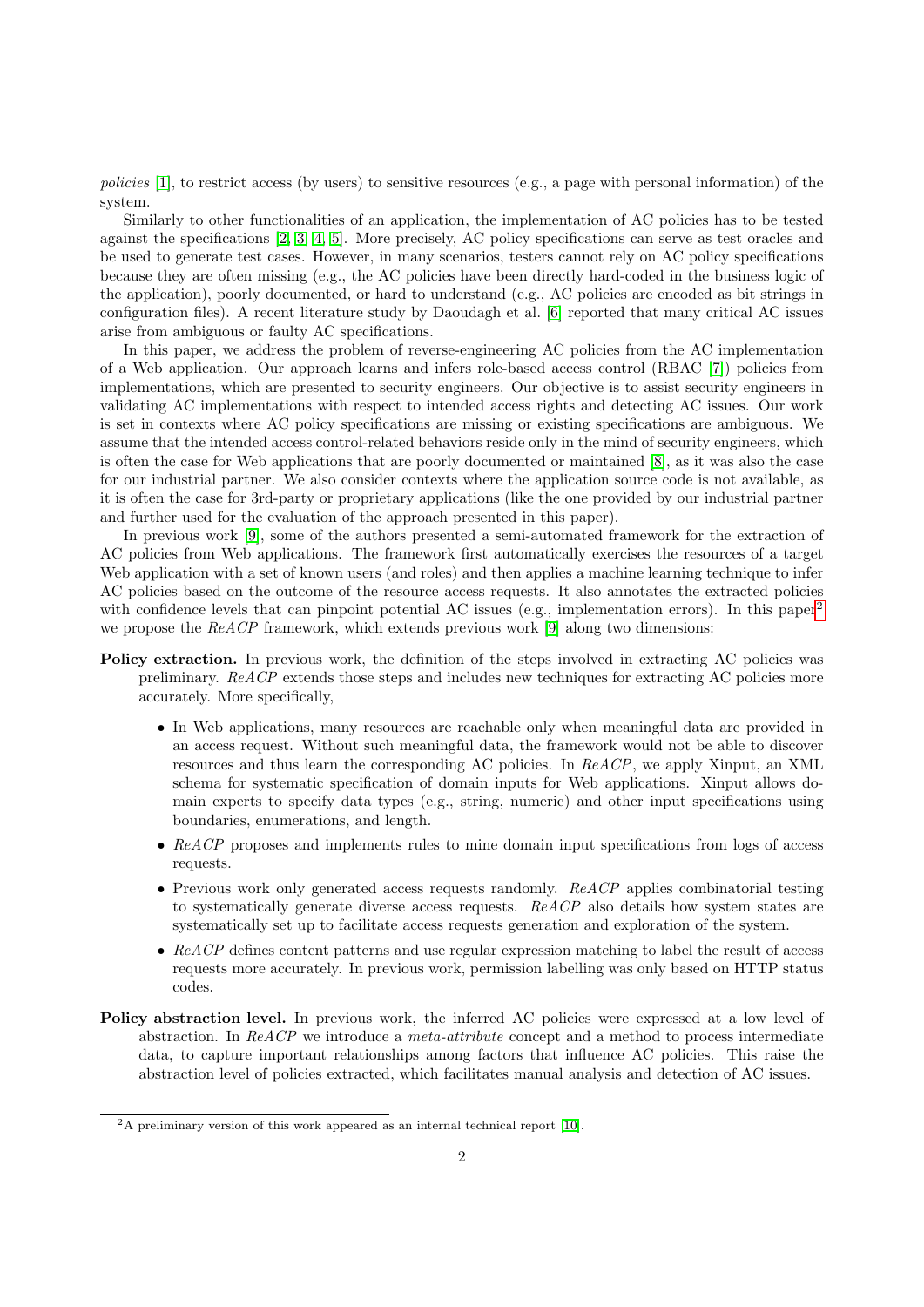In addition, only two Web applications were used to evaluate the previous work. In this extension, four web applications were used to evaluate the approach. Our evaluation shows that (1) the new techniques proposed in this extension work achieve better accuracy at policy extraction and, (2) abstracting policies results in a substantial reduction of the number of policies required for manual analysis in comparison with previous work.

We have applied ReACP for reverse-engineering AC policies from four Web applications (three opensource and a proprietary one built by our industry partner). We evaluated our approach in terms of the correctness of the inferred policies with respect to the actual AC implementation. We also evaluated the usefulness of our approach by assessing whether it assists the detection of AC issues. The results show that 97.8% of the inferred policies are correct with respect to the actual AC implementation. The analysis of these policies led to the discovery of 64 AC issues that were reported to the developers (and further fixed in the case of the proprietary application).

To summarize, the main contributions of the paper are: 1) ReACP, a semi-automated framework for extracting AC policies of Web applications, based on systematic testing and machine learning, which supports enhanced resource discovery, extraction of high-level policies, and AC issues detection; 2) a large-scale empirical evaluation of the correctness of the policies inferred by  $ReACP$ , conducted on one industrial and three open-source Web applications.

The remainder of this paper is organized as follows. Section [2](#page-2-0) provides some background concepts. Section [3](#page-4-0) gives an overview of the proposed approach, with further details presented in Section [4.](#page-5-0) Section [5](#page-14-0) reports on the evaluation of our approach. Section [6](#page-23-0) discusses related work. Section [7](#page-25-0) concludes the paper.

# <span id="page-2-0"></span>2. Preliminaries

In this section, we first present some background concepts used in the rest of the paper, such as the RBAC model (to which the policies extracted by ReACP conform) and decision trees (a machine learning technique leveraged by ReACP to infer AC policies). Then, we illustrate the running example that will be used in rest of the paper to explain the proposed approach.

## 2.1. Access Control

Access control [\[1\]](#page-26-0) is a security mechanism that determines which users (either human or software-based agents) can access the resources of a system and which actions they can perform on a certain resource; the access is granted or denied based on the AC policies defined for the systems.

The most pervasive access control mechanism in enterprise IT infrastructures is role-based access control  $(RBAC)$  [\[11\]](#page-26-10), in which access rights are determined based on the *role* assigned to each user and to the permissions (i.e., the actions that can be performed on resources) associated with each role.

Although several RBAC models have been presented in the last years (see [\[12\]](#page-26-11) for a recent survey), in this paper we consider AC policies expressed according to the original RBAC96 model proposed in [\[7\]](#page-26-6), and later on consolidated into a NIST standard [\[13\]](#page-26-12). The main concepts of the RBAC96 model are users, roles, sessions, and permissions. A role is assigned to users through a user-role assignment relation; a role-permission assignment relation captures the permissions assigned to each role.

In the context of Web applications, resources are server pages (e.g., PHP files), client pages (e.g., Javascript, HTML, and CSS files), images, and other files. Such resources are identifiable based on URIs (Uniform Resource Identifiers) as well as relevant request parameters and their values. A permission represents the possibility of accessing a resource through an HTTP method (e.g., GET, POST). A Web application can be any application that is deployed on a web server or a cloud system, accessible via HTTP or HTTPS.

## <span id="page-2-1"></span>2.2. Decision Trees

Classification is a form of supervised learning that is used to predict the category to which elements of an input data set belong, according to patterns found in the data and based on a training data set in which the categorization of elements is already known. The patterns considered in a classification problem are structural, i.e., they capture the structural features of elements and represent them in a form that can be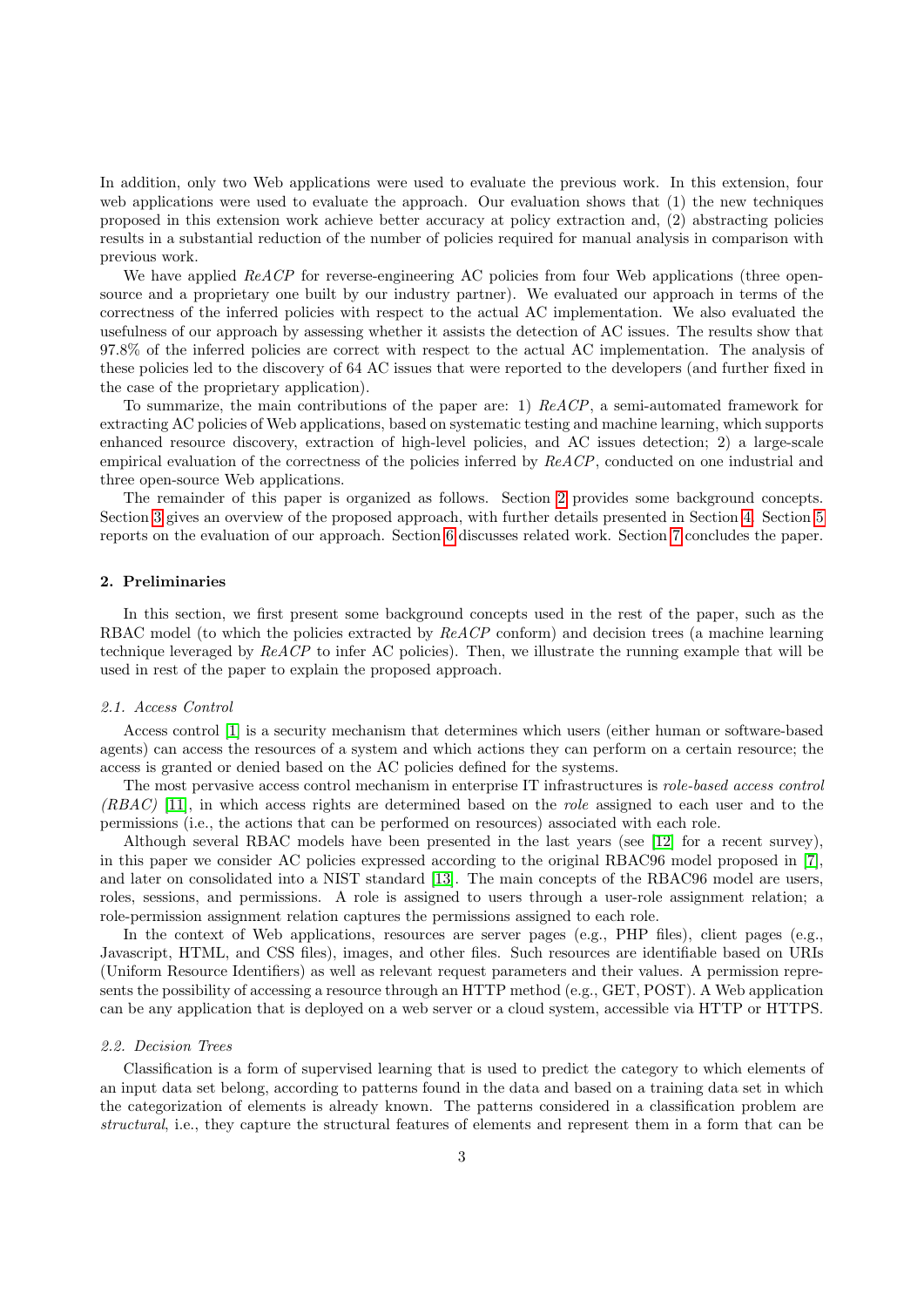<span id="page-3-0"></span>

| Table 1: Sample email data |                         |               |        |               |  |  |  |  |  |
|----------------------------|-------------------------|---------------|--------|---------------|--|--|--|--|--|
| Domain                     | ImageContent Attachment |               | Size   | Spam          |  |  |  |  |  |
| abc1.com                   | normal                  | no            | normal | no            |  |  |  |  |  |
| abc2.com                   | normal                  | no            | huge   | $\mathbf{no}$ |  |  |  |  |  |
| abc3.com                   | high                    | no            | normal | yes           |  |  |  |  |  |
| bad.com                    | no                      | $\mathbf{no}$ | small  | yes           |  |  |  |  |  |
| abc4.com                   | normal                  | yes           | normal | no            |  |  |  |  |  |
| bad.com                    | no                      | no            | normal | yes           |  |  |  |  |  |
| abc5.com                   | high                    | nο            | small  | yes           |  |  |  |  |  |
| abc6.com                   | normal                  | yes           | normal | yes           |  |  |  |  |  |
| abc7.com                   | no                      | no            | normal | no            |  |  |  |  |  |



<span id="page-3-1"></span>Figure 1: Decision tree learnt from the data in [Table 1.](#page-3-0)

further examined and reasoned on. Examples of classification problems are deciding whether a message is "spam" or "not spam" or whether a bank transaction is "fraudulent" or "legitimate"; examples of structural patterns for these two problems could be, respectively, the internet domain of the mail sender and the recipient's country of the transaction. Algorithms performing classification are called classifiers.

Decision tree learning [\[14\]](#page-26-13) is a classification technique that builds a predictive model in the form of a decision tree. A decision tree is a tree in which the internal nodes represent tests on features of the input data and the leaf nodes represent category labels assigned to the input data. The edges from one internal node to its children are labeled with each of the possible values for the feature denoted by the node itself. Each leaf can also be interpreted as a classification rule: the tests of the nodes on the path from the root to the leaf are the antecedent of the rule, and the category label assigned by the leaf is the consequent. In this paper, we will use the C4.5 classifier [\[15\]](#page-26-14) to learn decision trees.

To illustrate, consider the raw email data shown in [Table 1,](#page-3-0) in which the first four columns represent structural patterns (features) of emails and the last one corresponds to the category label associated with each email (e.g., obtained through manual marking by users). [Figure 1](#page-3-1) shows the corresponding decision tree learnt from these data. One of the classification rules generated suggests that if an email comes from the "bad.com" domain, then it is a spam email.

#### <span id="page-3-2"></span>2.3. Running Example

Our running example is an application called SDM (Simple web-based Document Management), which consists of five server pages: /login, /main, /docs/viewDocument, /docs/manageDocument, and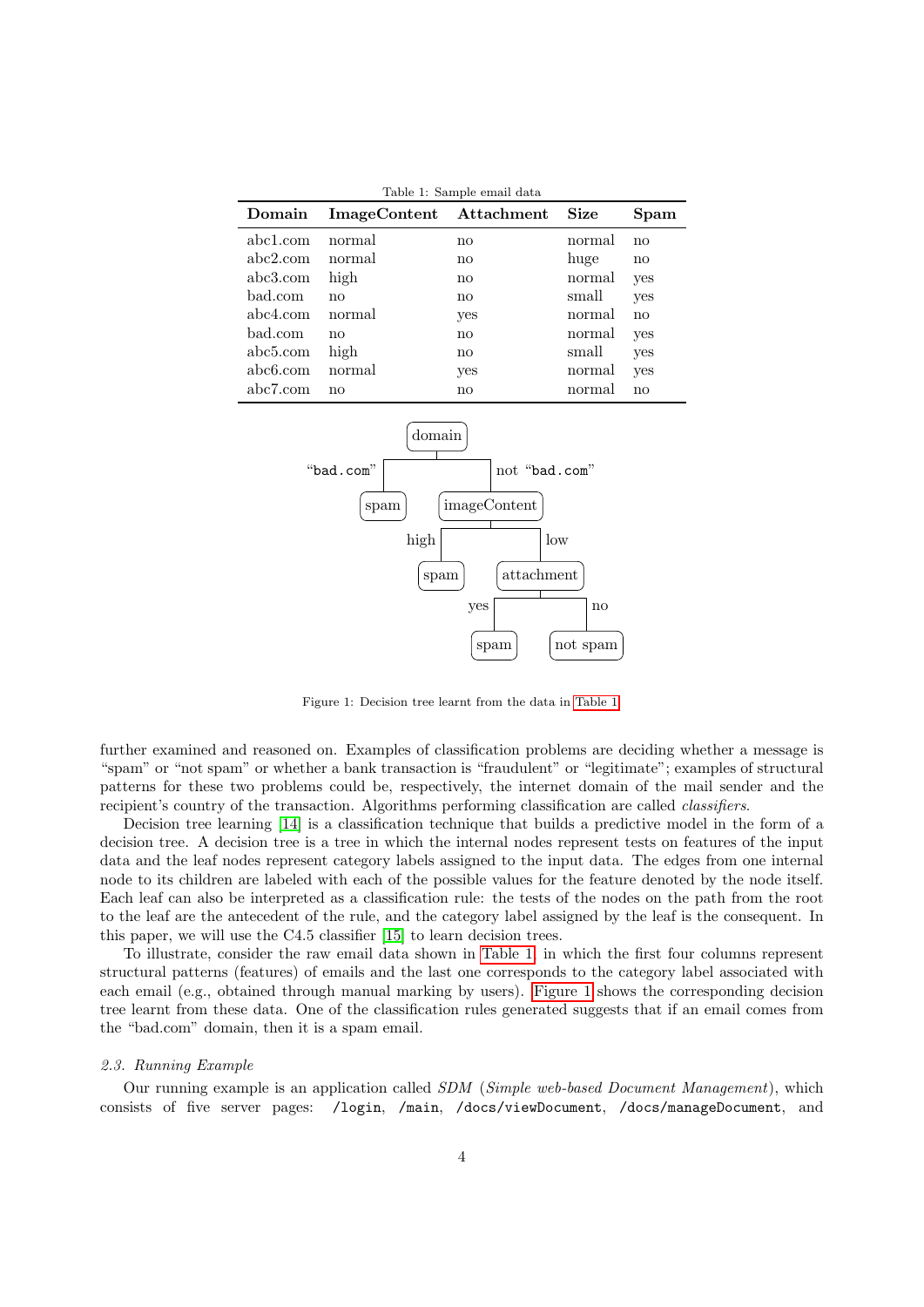

<span id="page-4-1"></span>Figure 2: The Simple web-based Document Management (SDM) application.

/admin/manageUser (see [Figure 2\)](#page-4-1). A user accesses the system through the /login page; once authenticated, she is redirected to the /main page, which displays links to the /docs/viewDocument and /docs/manageDocument pages, depending on the user's role(s). Page /docs/viewDocument and /docs/manageDocument accept three parameters: user (the user name), docId (the unique identifier of the document to view or manage), and docTitle (the document title). Page /docs/manageDocument also accepts another parameter action, which is used to invoke three Ajax-based functions to create, update, and approve documents (ajax-create, ajax-update, and ajax-approve). These functions are enabled based on the role of the user accessing the page and, when triggered, they create dynamic forms through which documents can be uploaded and updated. Page /admin/manageUser allows admin users to create, update, delete, and assign roles to users.

We assume to know the list of users (and their login credentials) and the roles defined for the SDM application; they are shown in the top-right corner of [Figure 2.](#page-4-1)

#### <span id="page-4-0"></span>3. Overview of the ReACP Framework

The ReACP framework uses a black-box approach to infer the AC policies<sup>[3](#page-4-2)</sup> from a Web application. It takes as input a set of user credentials<sup>[4](#page-4-3)</sup> and the URLs of the main entry resources (e.g., login pages for regular users and admins) of the Web application; it returns a set of AC policies, where each policy has the form  $\langle u, R, d \rangle$ , with u representing the URI of a resource, R representing a role, and d the access control decision (allowed or denied).

The approach implemented in the ReACP framework consists of the following five steps, illustrated in [Figure 3:](#page-5-1)

1. Exploratory access logs generation. We use a Web crawler to dynamically explore the various resources of the application and generate an initial set of access logs.

<span id="page-4-2"></span><sup>&</sup>lt;sup>3</sup>Hereafter we will use the terms "AC policies" and "AC rules" interchangeably.

<span id="page-4-3"></span><sup>&</sup>lt;sup>4</sup>As discussed in [subsection 2.3,](#page-3-2) we assume that the user credentials include also the user's role.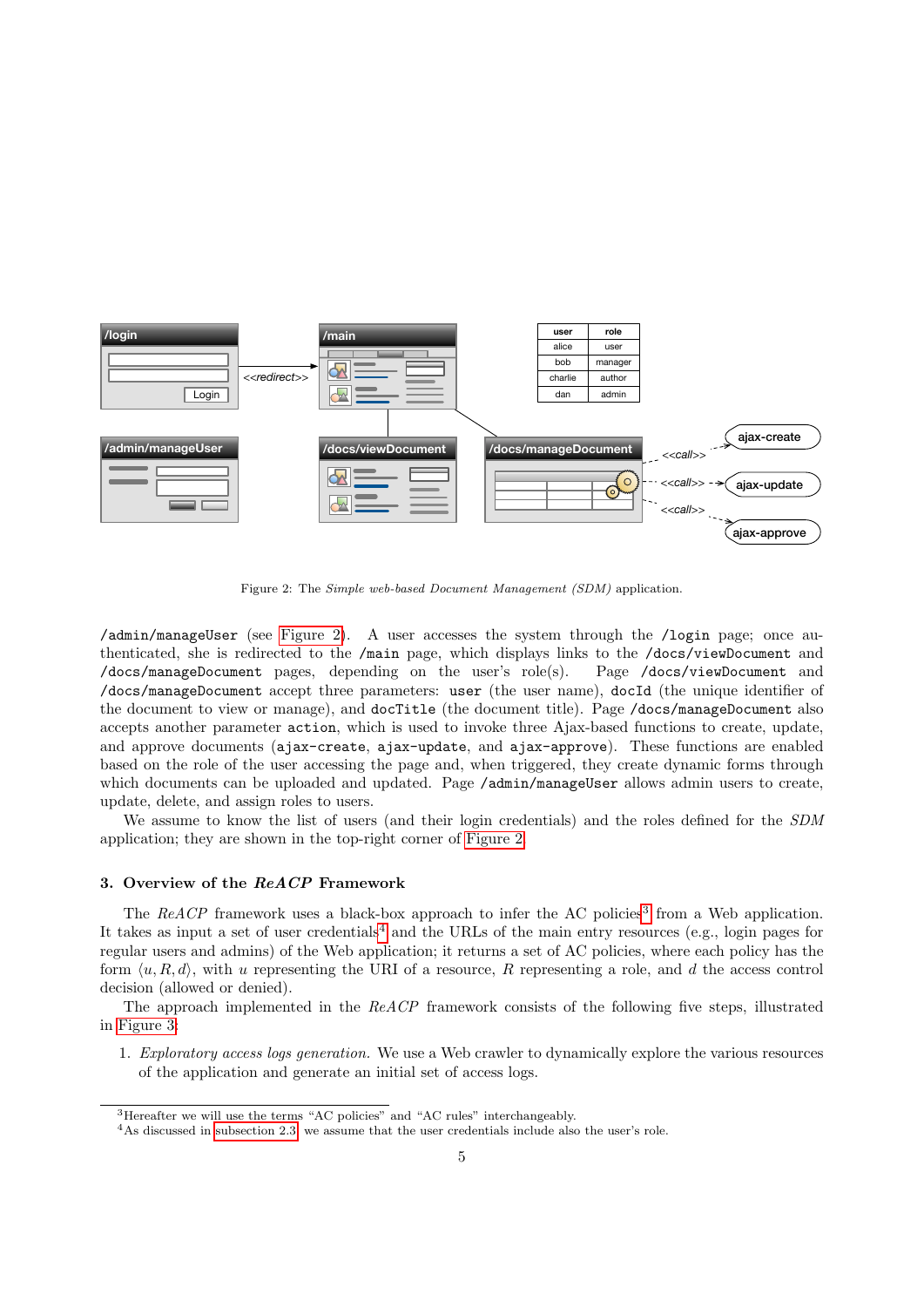

<span id="page-5-1"></span>Figure 3: The workflow of the ReACP framework.

- 2. Access logs mining. The access logs generated in the previous step are mined for deriving input specifications that can be used to generate new access requests to further exercise the application.
- 3. Systematic access requests execution. The input specifications mined in the previous step are used to systematically generate new access requests for the application; these requests are then executed and logged.
- 4. Permission labeling. The HTTP responses in the access logs obtained in the previous step are labeled according to some predefined rules, to indicate whether an access request for a specific resource was allowed or denied.
- 5. AC policies inference. The labeled access logs obtained in the previous step are processed through a machine learning technique to infer AC policies at a high level of abstraction. The inferred policies are also annotated with confidence levels, which can pinpoint potential AC issues.

The next section presents each of these steps in detail.

# <span id="page-5-0"></span>4. The ReACP Framework in detail

### <span id="page-5-2"></span>4.1. Step 1: Exploratory Access Logs Generation

This step takes as input the set of user credentials and the URLs of the main entry resources of the application (e.g., login pages for regular users and admins), and produces a set of access logs recording the HTTP request and response messages, tagged with user credentials (name and role).

The goal of this step is to explore the application through different navigation paths, in order to identify the different resources available in the application and record which user (when logged in with a certain role) can access which resources.

This step is accomplished through the use of a Web crawler (also known as Web spider), which is a tool for the retrieval of Web resources. Starting from the URL of an entry resource, a Web crawler extracts hyperlinks from the contents of the pages and then iteratively navigates the Web resources addressed by those links [\[16\]](#page-26-15); advanced Web crawlers can deal with Web forms and support modern Web technologies such as AJAX and JSON. In our framework, the crawler accesses the application using the entry resources. The crawling is iterated over multiple sessions, with one session for each user credentials provided in input. Since crawlers may have difficulties in identifying isolated Web resources (i.e., resources that are not linked from others), we also include in the set of entry resources all static resources (e.g., server pages, images, folders) contained in the Web root of the application. In our implementation of the ReACP framework, we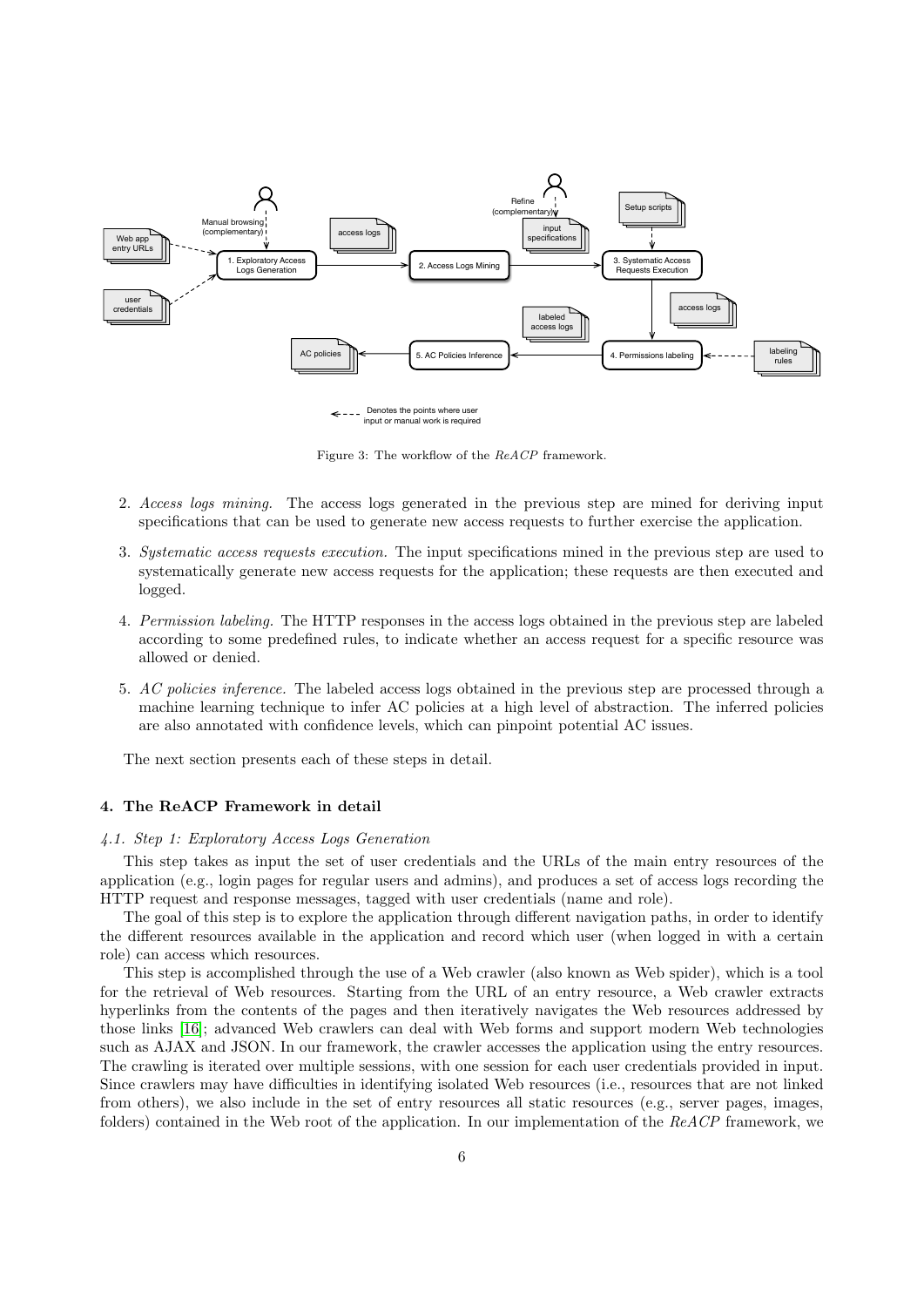use the spider module of  $BurpSuite$  [\[17\]](#page-26-16), a commercial security tool suite. We deployed the BurpSuite proxy between client and server to capture the HTTP requests and responses <sup>[5](#page-6-0)</sup> After each exploratory session, the captured messages are tagged with the user's name and role.

Notice that the crawler might not be able to reach pages that can be accessed only by providing input data that comply with the business logic. To overcome this limitation, in this step it is also possible to complement the automated crawling process with manual browsing of the application. During manual browsing, all requests and their corresponding responses are still recorded through the BurpSuite proxy.

# <span id="page-6-2"></span>4.2. Step 2: Access Logs Mining

This step takes as input the access logs generated in the previous step and mines them, to derive input specifications that can be used to generate additional, meaningful access requests to further exercise the application (as will be discussed in Section [4.3\)](#page-7-0).

The mining process analyzes the HTTP requests and responses in the logs to extract the following information:

- URLs used in HTTP requests and in the url attributes of hyperlinks returned in HTTP responses. Besides the path and the query string, each URL also includes the protocol, the host, and the port.
- *parameter names* and *values* used in:
	- URL query strings. The query string of a URL contains pairs of the form  $\langle$  parameter, value  $\rangle$ ; for example, in the URL http://examp.le/p?q=10&r=3, the query string is the part following the '?' symbol and contains two pairs  $(\langle q, 10 \rangle)$  and  $\langle r, 3 \rangle$ ). We consider the query strings of all the URL fetched as described in the previous item.
	- $-$  Body of POST requests. POST requests may contain parameter-value pairs resulting from the submission of a Web form.
	- Web forms. Web forms in HTTP responses can contain server-generated or predefined values for input fields (e.g., in select elements).
	- Headers. Headers in HTTP responses can contain server-generated cookies.

Given an input parameter  $p$ , we use the following rules to determine the input specifications:

- 1) Source: if p corresponds to a cookie in the header or to a hidden input field in a Web form, we consider the values of p as server-generated values (i.e., values not provided by the users) and assign to p the special type SERVER.
- 2) Type: if all the values of p recorded in the log are of the same type T (e.g., integer, double, string), then we assign to  $P$  type  $T$ ; otherwise we assign to  $p$  type string.
- 3) Enumeration: if the number of distinct values for p recorded in the log is less than a predefined threshold<sup>[6](#page-6-1)</sup>, then the type of  $p$  is an enumeration whose elements are the logged values for  $p$ .
- 4) Length: if the type of p is string and rule 3 is not applicable, then the type of p is annotated with the minimum and maximum string lengths, as determined by the logged values.
- 5) Boundary: if the type of p is numeric and rule 3 is not applicable, the logged values of p are clustered using the standard Expectation-Maximization (EM) algorithm [\[18\]](#page-26-17), which can estimate the number of clusters in addition to providing the clusters themselves. The type of  $p$  is then annotated with the identified clusters; each of them is represented by the values of the corresponding logged values.

<span id="page-6-1"></span><span id="page-6-0"></span><sup>&</sup>lt;sup>5</sup>Since these are standard HTTP messages, they can be captured with any Web proxy tool with similar functionalities.  $6$ This threshold is user-configurable and it defaults to 50 in our implementation. In our preliminary experiments, we observed that systematic access requests execution is not scalable when this threshold exceeds 50.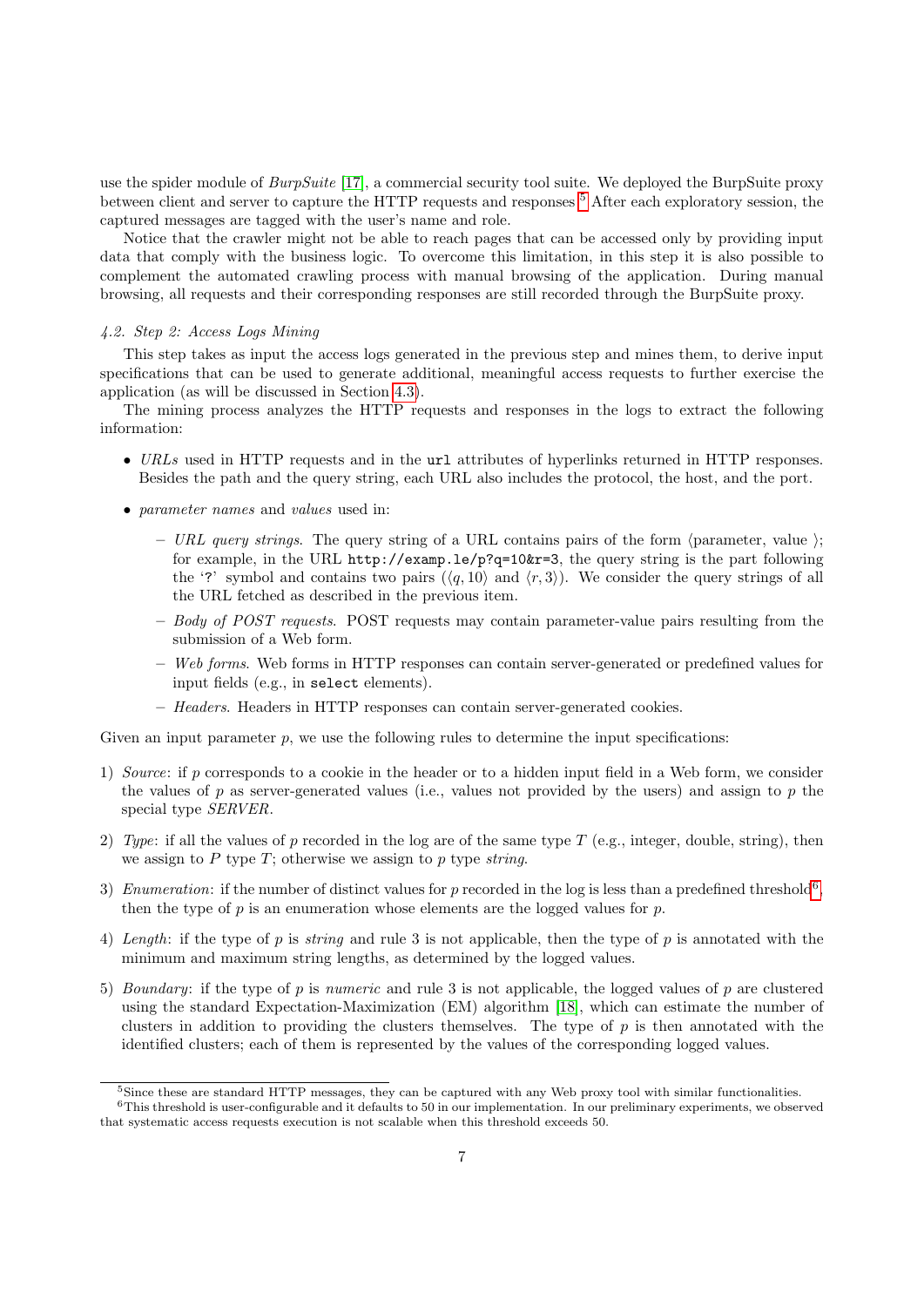The extracted information is then recorded in an XML file following the Xinput [\[19\]](#page-26-18) format. One can revise this file to exclude invalid or irrelevant inputs and produce a more accurate input specification based on her/his domain knowledge. Xinput is an XML schema written in the XML Schema Definition (XSD) language<sup>[7](#page-7-1)</sup> that provides a systematic and convenient way of specifying inputs for multiple Web pages. For example, in Xinput an input field of a Web page is defined by its name, source (i.e., intended for the end-user or the Web server), data type (e.g., string or integer), and input classes. The latter can be defined using the well-known restriction specifications of XSD, including enumeration, boundary (e.g., for both string and numeric classes), and *length* (e.g., for strings).

#### <span id="page-7-0"></span>4.3. Step 3: Systematic Access Requests Execution

This step takes as input the input specifications produced in the previous step and executes the application with new access requests systematically generated from the specifications. The goal of this step is to further exercise the application and determine how it responds to requests containing new data. As a result, it produces more complete access logs than those produced in the initial exploratory step (see Section [4.1\)](#page-5-2). This step consists of two sub-steps: 1) setting up system states; 2) access requests generation and execution.

#### <span id="page-7-3"></span>4.3.1. Setting up System States

System states are defined as server or client states in Web applications that may influence access request permission. Such states need to be properly set up before executing access requests in order to extract AC policies correctly. For example, AC policies for accessing documents created by admin users cannot be extracted if there is no test document created in the file system of the Web application and assigned to an admin user.

Server states are defined in terms of the state of server-side resources, such as database or file system content. These states should be prepared before executing a request and rolled back either after completing a request execution session or when the execution of a request leads to a change in a system resource (e.g., a change in the file system). Server states are set up in the same way as done when applying Web application testing methods such as the one described in reference [\[20\]](#page-26-19). We populate the databases and configure the Web application under test with the same settings used by the application when it runs in real settings. To automate this, our framework supports the execution of external scripts for initializing and resetting server-side resources after a request execution session.

Client states are usually stored in cookies and hidden form fields and are used to keep track of the user interaction with the server. For example, in e-commerce systems, the client state keeps track of the user's activities and of his shopping cart. To deal with client states, ReACP executes access requests in sessions, with each session dedicated to a user who may or may not be authenticated. In each session, before submitting an access request to a resource available at an URL url, ReACP checks the input specifications to see if there is an input parameter of type  $SERVER$  (see Section [4.2\)](#page-6-2). If this is the case,  $ReACP$  executes an HTTP GET/POST request to url with no input parameters to obtain cookies and hidden input values from the HTTP response. These cookies and input values of hidden form fields are then used as value of the input parameters having type SERVER when submitting access requests to url throughout the session.

Our rationale here is to generate access requests within a valid user session and to observe resulting AC policies implemented by the application. Notice that, in our setup, a valid user session may also refer to that of an anonymous user (i.e., an un-authenticated user), as some applications allow users to access certain resources anonymously and generate the corresponding session identifiers. Our access requests may include manipulated values for inputs of other types, to access arbitrary resources, as explained in Section [4.3.2.](#page-7-2)

#### <span id="page-7-2"></span>4.3.2. Access Requests Generation and Execution

This step generates values for the input parameters specified in the input specifications obtained in step 2, and uses them to execute new access requests, to explore new access control behaviors.

<span id="page-7-1"></span><sup>7</sup>http://www.w3.org/XML/Schema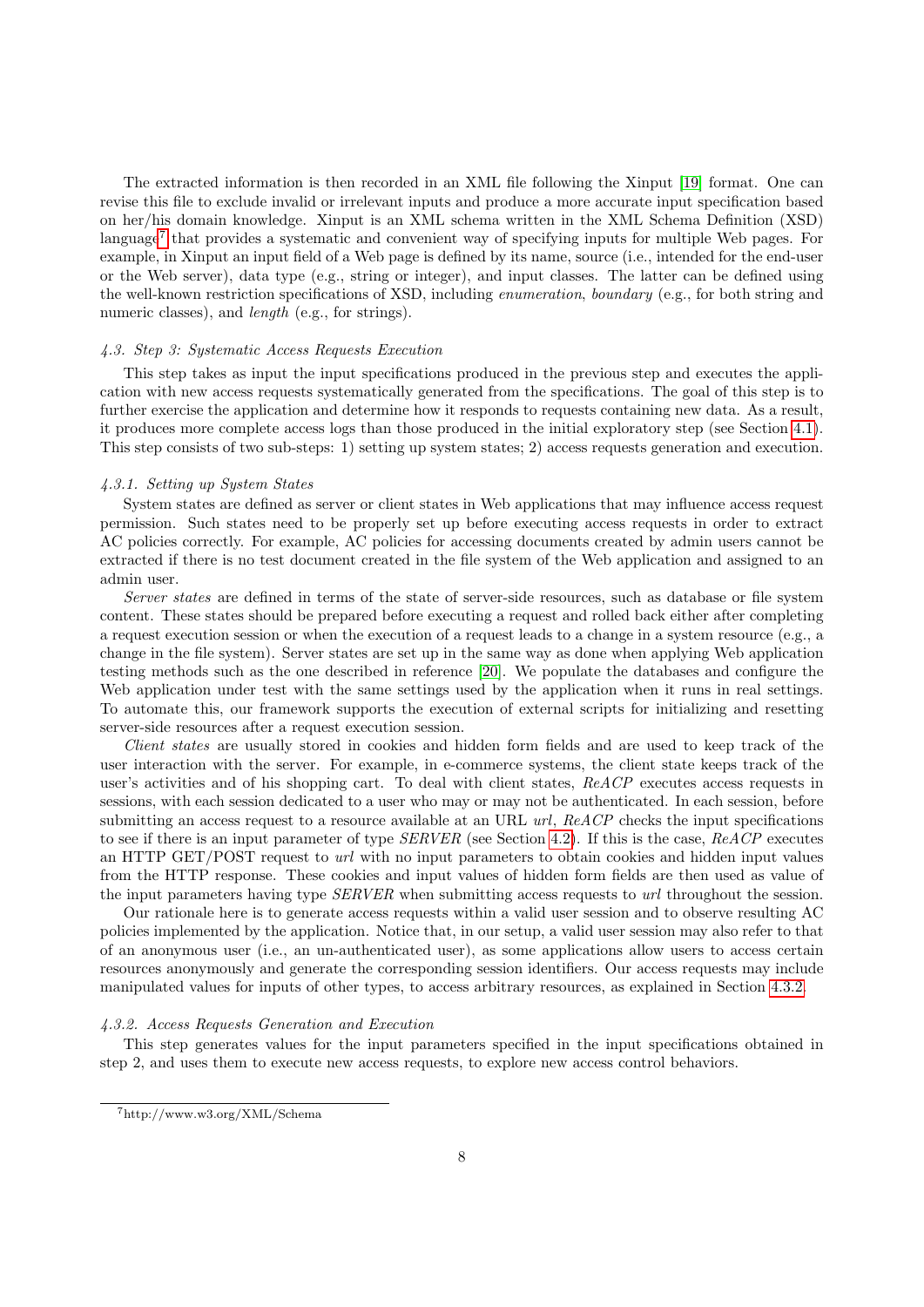Table 2: Input parameters and classes of the page /docs/manageDocument in the running example

<span id="page-8-0"></span>

| Input parameter Input class |                                           |
|-----------------------------|-------------------------------------------|
| user                        | alice, bob, charlie, dan                  |
| docId                       | $c1, c2, c3, c4, c5, c6, c7, c8, c9, c10$ |
| docTitle                    | short, long                               |
| action                      | create, update, approve                   |
|                             |                                           |

In the following, we illustrate how ReACP generates values for input parameters having a type different from SERVER. If the type of an input parameter is an enumeration (see rule 3 in [subsection 4.2\)](#page-6-2), each of its logged values becomes an input class. When an input parameter is annotated with the minimum and maximum string lengths (see rule 4 in [subsection 4.2\)](#page-6-2), the parameter has two input classes: one determined by the minimum length and the other determined by the maximum length. If the type of an input parameter is annotated with clusters (see rule 5 in [subsection 4.2\)](#page-6-2), each cluster becomes an input class.

For instance, [Table 2](#page-8-0) shows four input parameters and their input class specifications characterizing the /docs/manageDocument page of our running example application. The parameter user is specified with four input classes, *alice*, *bob*, *charlie*, *dan*, which correspond to the four enumerated logged values of user. The parameter docId is specified with ten input classes,  $c_1, c_2, \ldots, c_10$ ; each class represents a cluster of unique document identifiers that have been logged. The parameter docTitle is specified with two input classes, short and long, which correspond to the minimum string length and the maximum string length, as determined by the logged values. The parameter action is specified with three input classes, create, update, approve, which correspond to the three distinct logged values of action.

Ideally, all possible combinations of the input classes of the input parameters should be used to generate new access requests and exercise the page so as to observe all possible access control behaviors. However, trying to exercise all combinations would lead to an exponentially large number of requests to handle. To avoid this issue, we apply combinatorial testing [\[21,](#page-26-20) [22,](#page-26-21) [23,](#page-26-22) [24\]](#page-26-23) to generate combinations of input values and achieve an adequate degree of combinatorial coverage while minimizing the number of requests to be executed. More specifically, we apply a pairwise test generation following a greedy strategy, implemented using a tool called AllPairs<sup>[8](#page-8-1)</sup>. This choice stems from existing evidence suggesting that there is little difference between test combinations generated by greedy combination strategies and by other strategies using metaheuristic search algorithms [\[25\]](#page-26-24). For the above example, AllPairs generates only 40 pairwise combinations.

To generate the actual requests we instantiate the combinations by deriving concrete values from the input class specifications. The instantiation rules defined for the different types of specifications are explained below using as an example the combination  $\langle$ alice, c1, short, create $\rangle$ , generated by AllPairs for our running example.

- *Enumeration*: pick the only available value since the input class contains only one element (a logged value). In our example, we pick value "alice" from the class alice for user and value "create" from the class create for action.
- Length: generate two strings that satisfy the string length specifications: one is randomly generated and the other is randomly selected from the logged values; then, pick one of the two strings randomly. For instance, the class *short* of **docTitle** in our running example represents strings with length less than or equal to 10. In this case, our approach generates a random string "abc" and selects the string "profile" from the logged values of docTitle; notice that both are within the string length specified by the class short. For the sake of illustration, let us assume that our framework randomly picks "abc" as the value for docTitle.
- Boundary: generate two numeric values that satisfy the boundary specifications: one is a randomly generated and the other is randomly selected from the logged values; then, pick one of the two values

<span id="page-8-1"></span><sup>8</sup>The tool, developed by A. G. McDowell, was previously available at <http://www.mcdowella.demon.co.uk/allPairs.html>.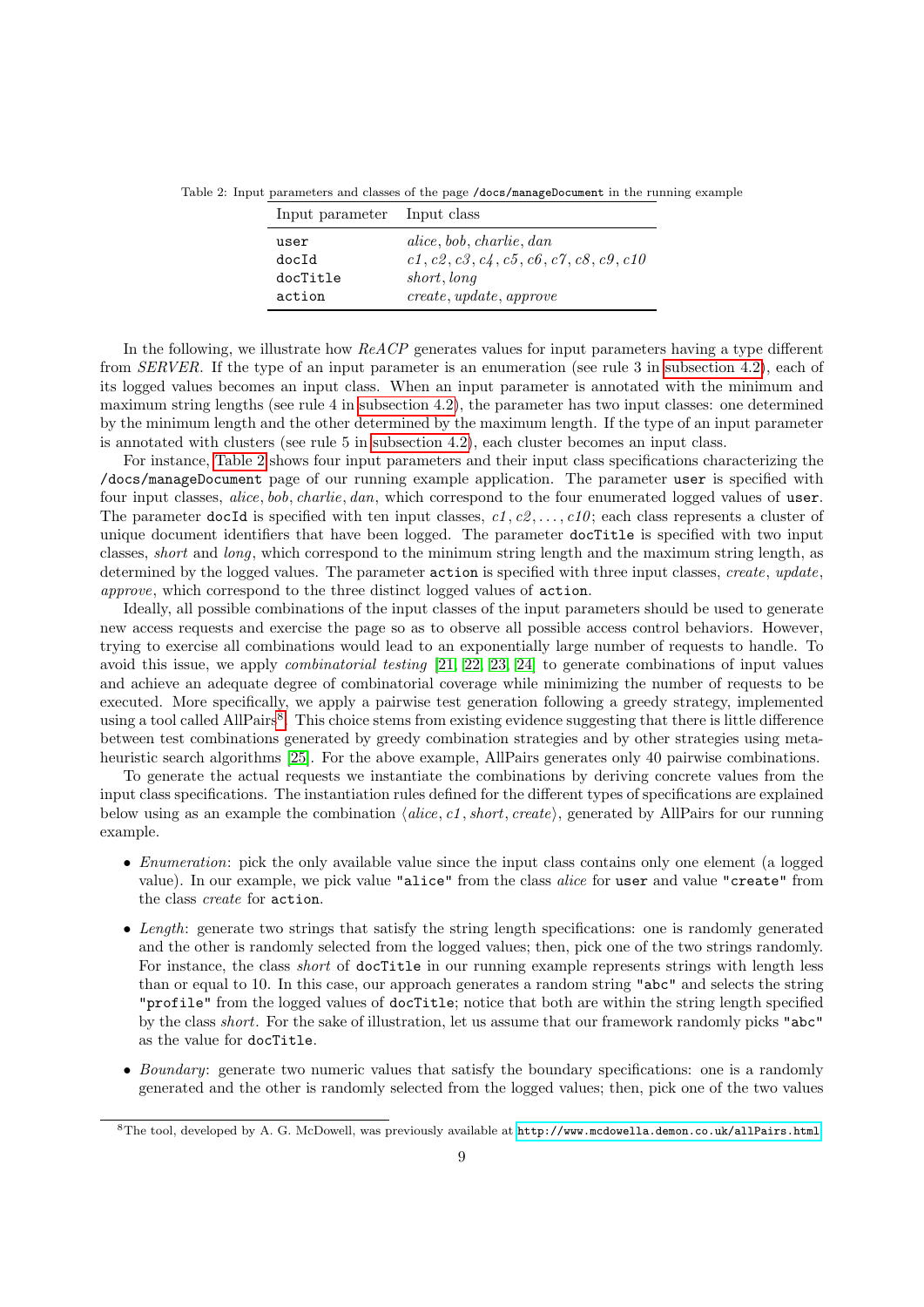| Content pattern                                                                                                               | Content type |
|-------------------------------------------------------------------------------------------------------------------------------|--------------|
| .*(not authorized not allowed insufficient privilege<br>not have permission access denied).*                                  | denial       |
| $.*$ (error exception problem failed).*                                                                                       | error        |
| .*~ (not authorized not allowed insufficient privilege error<br>not have permission access denied exception problem failed).* | normal       |

<span id="page-9-0"></span>Table 3: Regular expressions used to classify response content

randomly. Notice that the random numeric value generated is either of type integer or of type double depending on the data type of the input parameter. For instance, the  $c1$  class of docId in our running example requires integer values between 1 and 10. In this case, our framework generates a random number with value 10 and selects the number 5 from the logged values of docId; both are within the range specified by the class c1. For the sake of illustration, let us assume that our framework randomly picks 5 as the value for docId.

By applying the above rules to our running example, we can send an HTTP request to exercise the page /docs/manageDocument with four input parameters: user  $=$  "alice", docId  $=$  5, docTitle  $=$  "abc", and  $\text{action} = "create".$ 

To execute the access requests, our framework performs, for each user, the necessary authentication using the provided user credentials (see Section [4.1\)](#page-5-2). It then sets up the proper system states (see section [4.3.1\)](#page-7-3) and executes the generated access requests. The access logs containing the request/response messages are then generated with the BurpSuite proxy like in step 1 (see Section [4.1\)](#page-5-2).

# <span id="page-9-1"></span>4.4. Step 4: Permissions Labeling

This step takes as input the access logs generated in the previous step and a set of labeling rules. It analyzes each response in the access logs with respect to the labeling rules and determines whether the application grants or denies access to the requested resource. It yields access logs labeled with permissions; the labels are allowed, denied, and unknown (when the permission cannot be identified).

To determine access permissions, our approach mainly uses the standard HTTP status codes [\[26\]](#page-26-25). However, some Web applications gracefully deny unauthorized accesses by returning an "OK" status (HTTP response code  $= 200$ ) and adding some text (e.g., "You are not authorized to access this page") to the response body as HTML content. Since this HTML content usually follows certain patterns, we use regular expressions (see [Table 3\)](#page-9-0) to detect whether the response body indicates a normal response, an access denial, or an error.

We include in ReACP a predefined set of *generic* labeling rules; they are shown in [Table 4.](#page-10-0) Since different applications may implement different behaviors for allowing or denying access requests, users may need to refine these rules in an application-specific way so as to correctly label permissions. For example, as shown in [Table 4,](#page-10-0) the permission label for a request resulting in the HTTP response code 204 is generally defined as "unknown" regardless of the response content; however, for a specific application, the user may refine this result as "denied" or "allowed". In our implementation, users may provide application-specific labeling rules in a configuration file; they take priority over the generic labeling rules.

To continue our running example, [Table 5](#page-11-0) shows the labeled access requests corresponding to the instantiation of the pairwise combinations of input classes in [Table 2;](#page-8-0) the rightmost column contains the access permissions.

## 4.5. Step 5: AC Policies Inference

This step takes as input the access logs labeled with permissions generated in the previous step and applies machine learning to infer AC policies that are implemented in the application. This step consists of two sub-steps: 1) pre-processing data and 2) learning AC policies.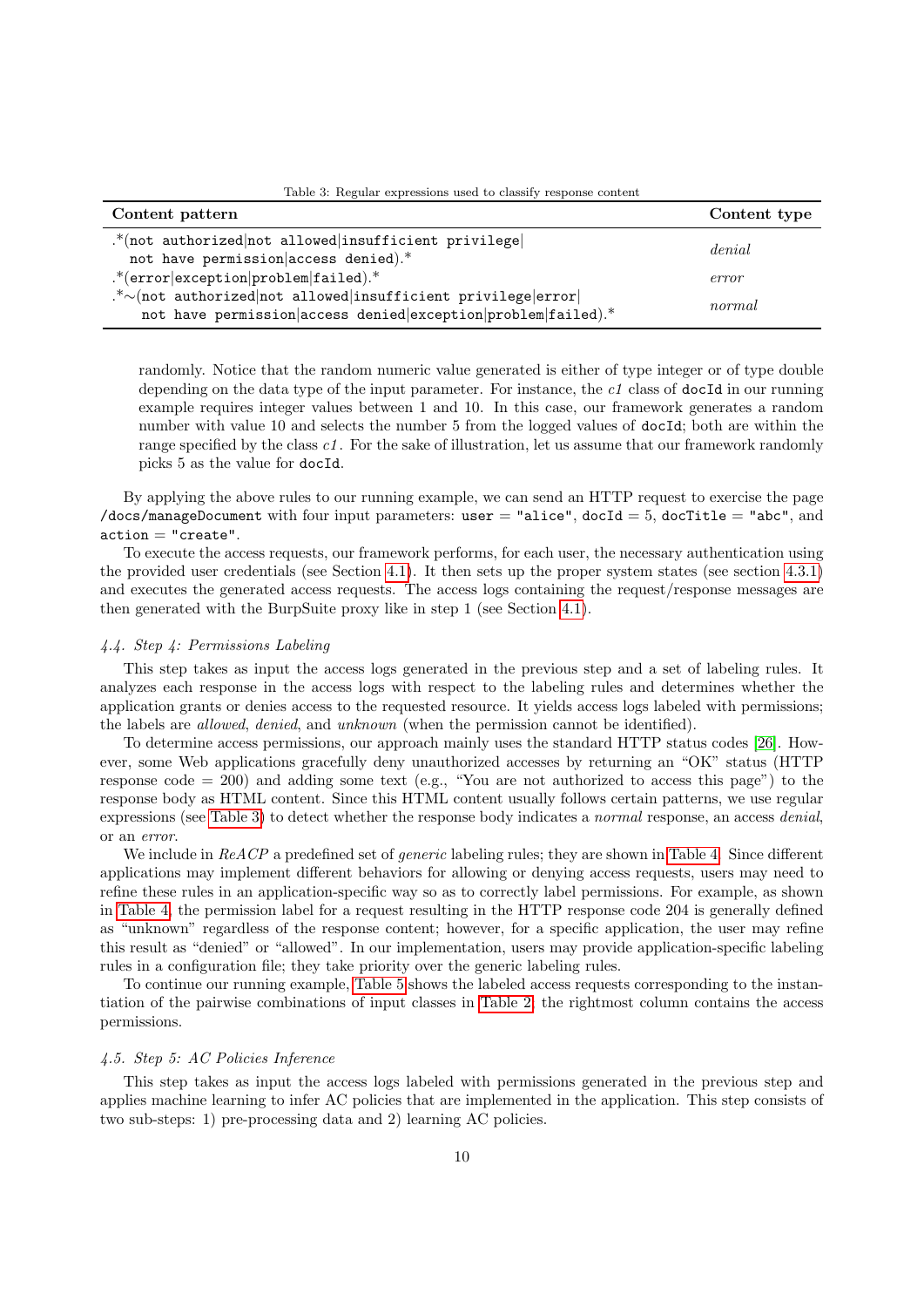| Response code | Response content | Permission |
|---------------|------------------|------------|
| 200           | denial           | denied     |
| 200           | error            | unknown    |
| 200           | normal           | allowed    |
| 201           | any              | allowed    |
| 202           | any              | unknown    |
| 203           | denial           | denied     |
| 203           | error            | unknown    |
| 203           | normal           | allowed    |
| 204           | any              | unknown    |
| 205           | any              | allowed    |
| 206           | any              | unknown    |
| 3xx           | any              | unknown    |
| 400           | any              | unknown    |
| 401           | any              | denied     |
| 403           | any              | denied     |
| 404           | any              | unknown    |
| 405           | any              | denied     |
| 406           | any              | unknown    |
| 407           | any              | denied     |
| 408           | any              | unknown    |
| 409           | any              | denied     |
| 41x           | any              | unknown    |
| 500           | denial           | denied     |
| 5xx           | normal           | unknown    |

<span id="page-10-0"></span>Table 4: Labeling rules for determining access permissions

# <span id="page-10-1"></span>4.5.1. Pre-processing Data

Since the goal of this work is to learn AC policies for validating implemented policies and detecting AC issues, it is desirable that the learned AC policies explicitly capture the key factors that impact access control, abstracting away unimportant details. For instance, in our running example, a user assigned to the role user is only allowed to access his own documents. If we have long lists of document identifiers and users, we want to avoid learning specific AC policies for every document, as this would unnecessarily complicate manual analysis. Instead, we would like to raise the abstraction level of the inferred policies: in the example, it means that we would like to learn, at an abstract level, how document ownership influences AC policies. To achieve this goal, we pre-process data before learning the actual policies, by retaining attributes or their relationships that really matter in AC policies. The pre-processing step relies on the concept of *meta-attribute*, which represents a relationship between two or more attributes. First, for each row of the labeled access log, we generate a meta-attribute called *role*, which associates the user with her role as determined from the list of user credentials provided as input to ReACP. In addition, we support the definition of application-specific meta-attributes, such as ownership, authorship, and assignment. The values of such meta-attributes can often be mapped to a Boolean value, indicating whether the underlying relationship exists. Application-specific meta-attributes can be defined in ReACP as rules following the template below:

IF att1 IN set1 [AND | OR] att2 IN set2 THEN meta-att = value-t ELSE meta-att = value-f

The above rule sets — for each row in the labeled access  $log -$  the value of the meta-attribute meta-attribute either to value value-t or to value value-f depending on the values of attributes att1 and att2, which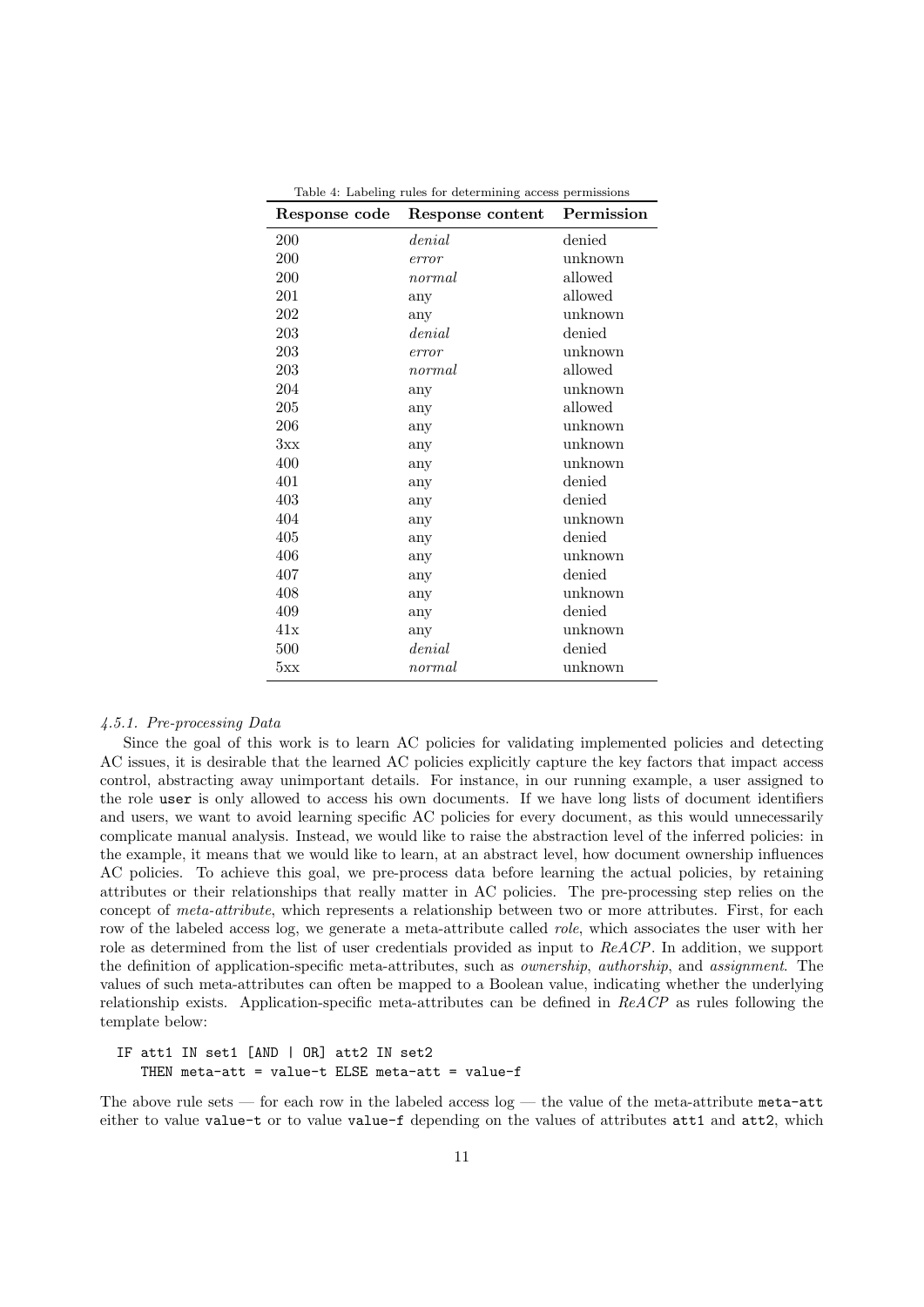| $^{\#}$        | user      | docId | docTitle                | action    | Permission |
|----------------|-----------|-------|-------------------------|-----------|------------|
| 1              | "alice"   | 5     | "abc"                   | "create"  | denied     |
| $\overline{2}$ | "alice"   | 11    | "sales results"         | "create"  | denied     |
|                |           |       | $\left  \ldots \right $ |           |            |
| 10             | "alice"   | 105   | "def"                   | "create"  | denied     |
| 11             | "bob"     |       | "customer data"         | "update"  | allowed    |
| 12             | "bob"     | 14    | "profile"               | "update"  | allowed    |
|                |           |       | $\left[\ldots\right]$   |           |            |
| 20             | "bob"     | 111   | "ghi"                   | "create"  | denied     |
| 21             | "charlie" | 3     | "new customer data"     | "create"  | allowed    |
|                |           |       | $\left[\ldots\right]$   |           |            |
| 40             | "dan"     | 107   | "abcdefghijkl"          | "approve" | unknown    |

<span id="page-11-0"></span>Table 5: Labeled access logs for the page /docs/manageDocument

<span id="page-11-1"></span>Table 6: Pre-processed access logs for the page /docs/manageDocument

| #              | user                 | docId | docTitle            | action    | role    | isOwned  | Permission |  |  |
|----------------|----------------------|-------|---------------------|-----------|---------|----------|------------|--|--|
|                | "alice"              | 5     | "abc"               | "create"  | user    | $\theta$ | denied     |  |  |
| $\overline{2}$ | "alice"              | 11    | "sales results"     | "create"  | user    | $\theta$ | denied     |  |  |
|                |                      |       | $ .\,.\,$           |           |         |          |            |  |  |
| 10             | "alice"              | 105   | "def"               | "create"  | user    | $\theta$ | denied     |  |  |
| 11             | "bob"                |       | "customer data"     | "update"  | manager | 1        | allowed    |  |  |
| 12             | "bob"                | 14    | "profile"           | "update"  | manager |          | allowed    |  |  |
|                |                      |       | $ \ldots $          |           |         |          |            |  |  |
| 20             | "bob"                | 111   | "ghi"               | "create"  | manager | $\theta$ | denied     |  |  |
| 21             | "charlie"            | 3     | "new customer data" | "create"  | author  |          | allowed    |  |  |
|                | $\vert \ldots \vert$ |       |                     |           |         |          |            |  |  |
| 40             | "dan"                | 107   | "abcdefghijkl"      | "approve" | admin   | $\theta$ | unknown    |  |  |

are checked with respect to the values contained in sets set1 and set2, respectively; notice the possibility of using a conjunction or a disjunction for the conditions on attributes att1 and att2.

For example, let us consider the access log data shown in [Table 5.](#page-11-0) We could choose to capture document ownership with a meta-attribute called isOwned by defining the following rules:

- IF user IN {alice} AND docId IN {1, 2} THEN isOwned = 1 ELSE isOwned = 0
- IF user IN  $\{bob\}$  AND docId IN  $\{7, 14\}$  THEN isOwned = 1 ELSE isOwned = 0
- IF user IN {charlie} AND docId IN {3, 5} THEN isOwned = 1 ELSE isOwned = 0
- IF user IN {dan} AND docId IN {11} THEN isOwned = 1 ELSE isOwned = 0

The application of these rules to the access log in [Table 5](#page-11-0) results in the pre-processed access log shown in [Table 6;](#page-11-1) columns role and isOwned correspond to the meta-attributes generated in this pre-processing step.

# 4.5.2. Learning AC Policies

To learn AC policies from access data, we consider the permissions of access requests as class labels (i.e., allowed, denied or unknown) and propose to apply a classification technique [\[14\]](#page-26-13) to automatically identify the attributes (e.g., role) that characterize AC policies. Among various classification techniques, we use decision trees (see Section [2.2\)](#page-2-1) because the output of the classification has the form of a tree, from which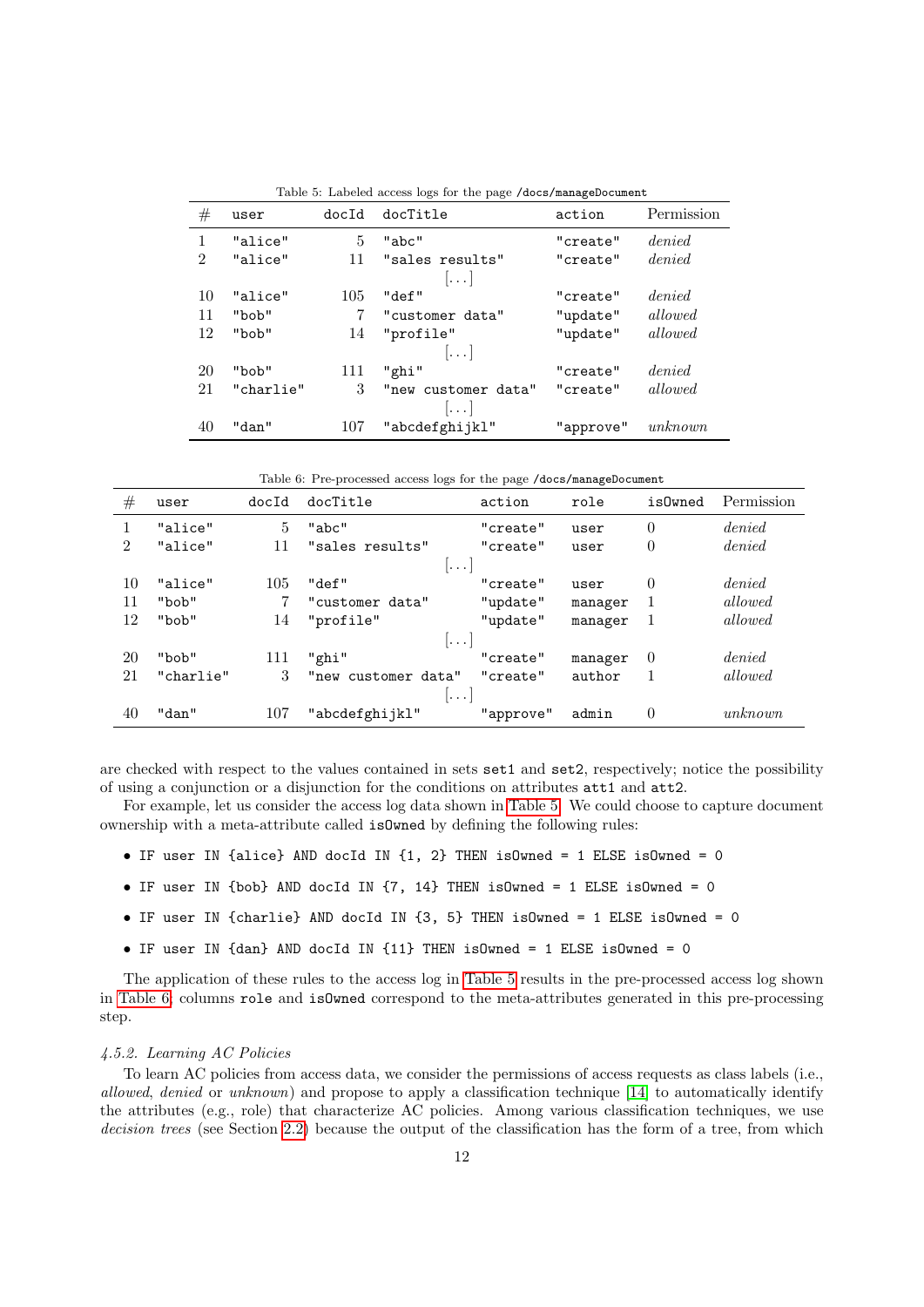```
role = admin: allowed (9,1,90%)|
role != admin
| is0wned = 1
\vert action = update: allowed (6,0,100%)| | action != update
| | | role = manager: allowed (2,0,100%)| | | role != manager: denied (4,0,100%)
\vert isOwned != 1
| | action = create
| | | role = user: denied (3,0,100%)| | | role != user: allowed (5,0,100%)
| | action != create: denied (10,0,100%)
```
<span id="page-12-0"></span>Figure 4: An example of decision tree learned from the access logs for the /docs/manageDocument page.

one can extract IF-THEN rules, which can then further be analyzed by security engineers; in our case, a classification rule represents an AC policy. More specifically, to learn decision trees we use the J48 classifier (included in Weka [\[27\]](#page-26-26)) that implements (an extension of) the C4.5 algorithm [\[15\]](#page-26-14).

In our context, we use decision trees to characterize and explain the labeled access data (training data) in the most accurate way possible; we remark that, differently from mainstream applications, we do not use decision trees for prediction. Since our goal is to capture as many AC policies as possible, we are not concerned with over-fitting the training data. Therefore, we turn off the pruning option of J48 [\[14\]](#page-26-13) to generate the most precise tree possible.

In the decision tree, each leaf node is annotated with a *prediction confidence*, which indicates the homogeneity of the data sample that falls into a leaf node; in our case it is expressed in terms of the ratio of access requests that are allowed, denied, or unknown. In this respect, we say that a policy is consistent if it predicts with 100% confidence the permission (allowed, denied, or unknown) given in the corresponding leaf node. Inconsistent policies are those for which in their corresponding leaf nodes some access requests are allowed while others are denied or unknown, or vice versa. Our tool highlights such inconsistent rules in its output since they may indicate potential issues in the AC implementation. For example, Figure [4](#page-12-0) depicts the decision tree learned from the access logs for the page /docs/manageDocument in [Table 6.](#page-11-1) The classifier identified three attributes that are relevant for access control: role, isOwned, and action. There are seven leaf nodes and they are annotated with the number of correctly classified instances, the number of incorrectly classified instances, and the prediction confidence. The first leaf node correctly classified nine instances and incorrectly classified one instance, hence its prediction confidence is 90%. The incorrectly classified instance is due to the instance labeled with the unknown permission in the access logs (last row in [Table 6\)](#page-11-1). The other leaf nodes correctly classified the remaining instances, resulting in a 100% prediction confidence. In total, seven AC policies regarding the access to the documents under the page /docs/manageDocument can be easily derived from the tree in [Figure 4;](#page-12-0) such policies are easy to analyze and are shown in [Figure 5.](#page-13-0) For instance, policy P2 reads as follows: "users that have not been assigned the admin may only perform the action update on the documents that they own"; other policies read in a similar way. Notice that the policy P1 is annotated with an "inconsistent" label as it has less than 100% prediction confidence.

# <span id="page-12-1"></span>4.6. Guidelines for Analyzing Inferred AC Policies

The inferred AC policies should be checked by analysts to identify discrepancies with expected AC requirements and possibly detect AC vulnerabilities such as privilege escalation, information disclosure, and missing access control (see [\[28\]](#page-26-27)). Toward this end, since the number of inferred policies could be large, below we provide some guidelines and heuristics for analysts, to prioritize the analysis by paying special attention to the following policy types: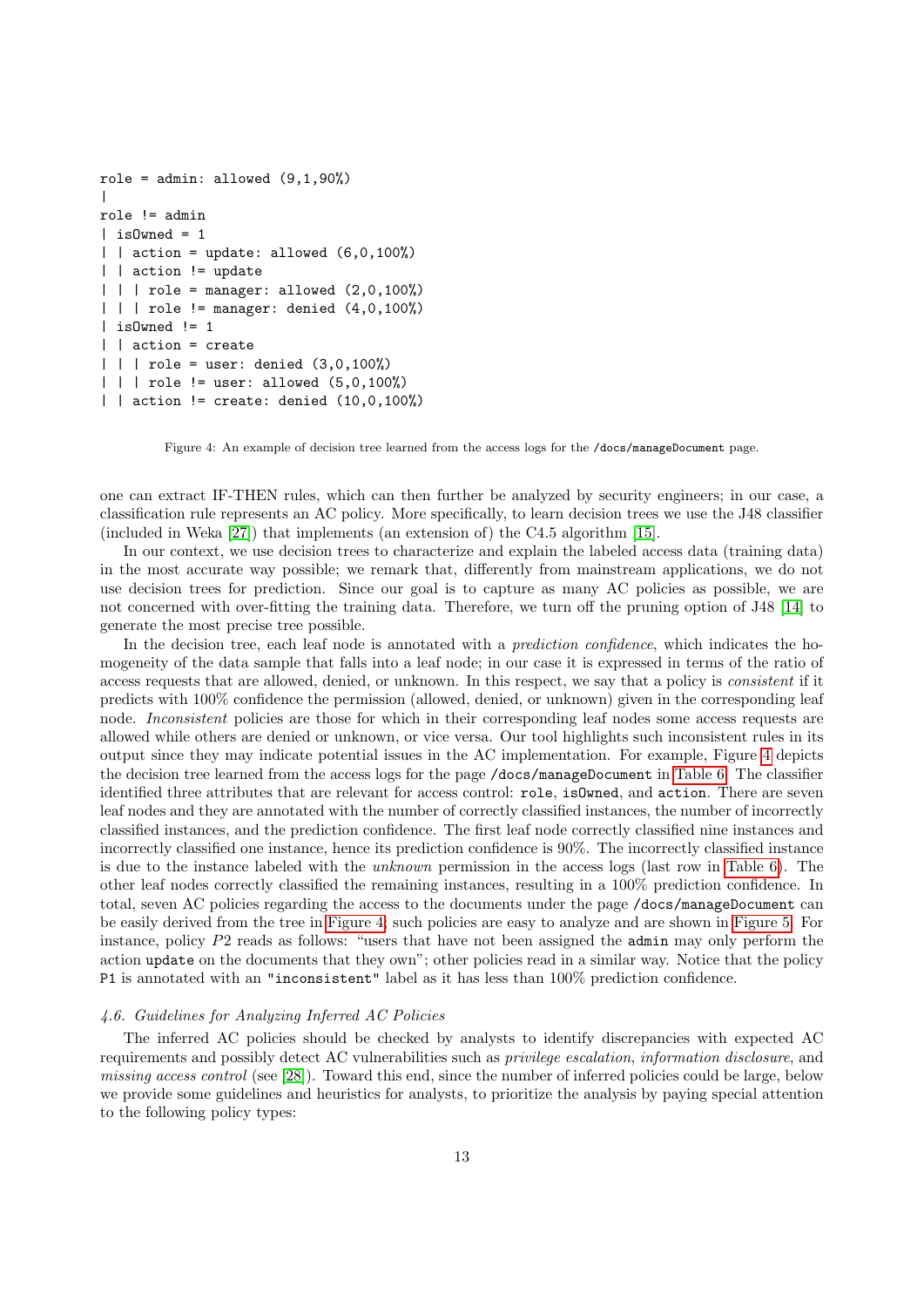P1: IF role = admin THEN allowed @inconsistent

```
P2: IF role != admin AND isOwned = 1 AND action = update THEN allowed
P3: IF role != admin AND isOwned = 1 AND action != update AND role = manager THEN allowed
P4: IF role != admin AND isOwned = 1 AND action != update AND role != manager THEN denied
P5: IF role != admin AND isOwned != 1 AND action = create AND role = user THEN denied
P6: IF role != admin AND isOwned != 1 AND action = create AND role != user THEN allowed
P7: IF role != admin AND isOwned != 1 AND action != create THEN denied
```
<span id="page-13-0"></span>Figure 5: AC Policies derived from the decision tree in [Figure 4.](#page-12-0)

- Inconsistent AC policies (i.e., AC policies with less than  $100\%$  prediction confidence). Analysts should check whether the inconsistency is due to AC implementation errors or other reasons that affect access control.
- AC policies labeled with "unknown" permissions. These policies may reflect AC implementation errors.
- AC policies allowing all users or low-privileged users (e.g., guest users) access to sensitive resources. We have observed many cases where sensitive resources have been left unprotected by the implemented AC mechanism. It is up to the domain experts to define resource sensitiveness.
- AC policies related to database, configuration, installation, backup files, and other static documents. Such documents might have been left accidentally by developers before deployment and access to them could be unprotected. Hence, they could be the target of unauthorized direct access.

In principle, these guidelines can be followed in any order, since different applications may exhibit different characteristics of AC issues. However, in our experiments (Section [5\)](#page-14-0), we followed the order as listed above and found it to be effective for quickly identifying AC issues. Moreover, we remark that the first two cases ("inconsistent" permissions and "unknown" cases) are highlighted by our tool, enabling their fast identification.

For instance, in our running example, policy P1 is labeled as *inconsistent*. Following the guidelines above, an analyst would find out that this inconsistency is due to an access instance labeled with the unknown permission in the access logs (see [Table 5\)](#page-11-0); this could be possibly caused by some inconsistencies in the AC implementation.

#### 4.7. Implementation

We have implemented the ReACP approach on top of the GUI tool ACMate [\[29\]](#page-27-0), previously developed by some of the authors [\[9\]](#page-26-8). Figure [6](#page-14-1) shows a screenshot of the tool; it is integrated with BurpSuite [\[17\]](#page-26-16) to leverage its features, including its proxy, spider, and site map.

The tool provides users with a graphical user interface to specify the input configuration of the application (i.e., a list of username and password for the users of the application under testing) and a set of permission filters for classifying access responses. It supports the extraction of domain input specifications from proxy logs; the extracted specifications are saved as Xinput files and can further checked and refined by users. Furthermore, the tool provides users with options for customizing the test execution (e.g., running test cases in sessions) and setting the states of target servers. The tool includes the decision tree algorithm J48 [\[27\]](#page-26-26); its output consists of the decision trees yielded by the classifier and of the textual representation (in the form of IF-THEN rules) of the inferred AC policies.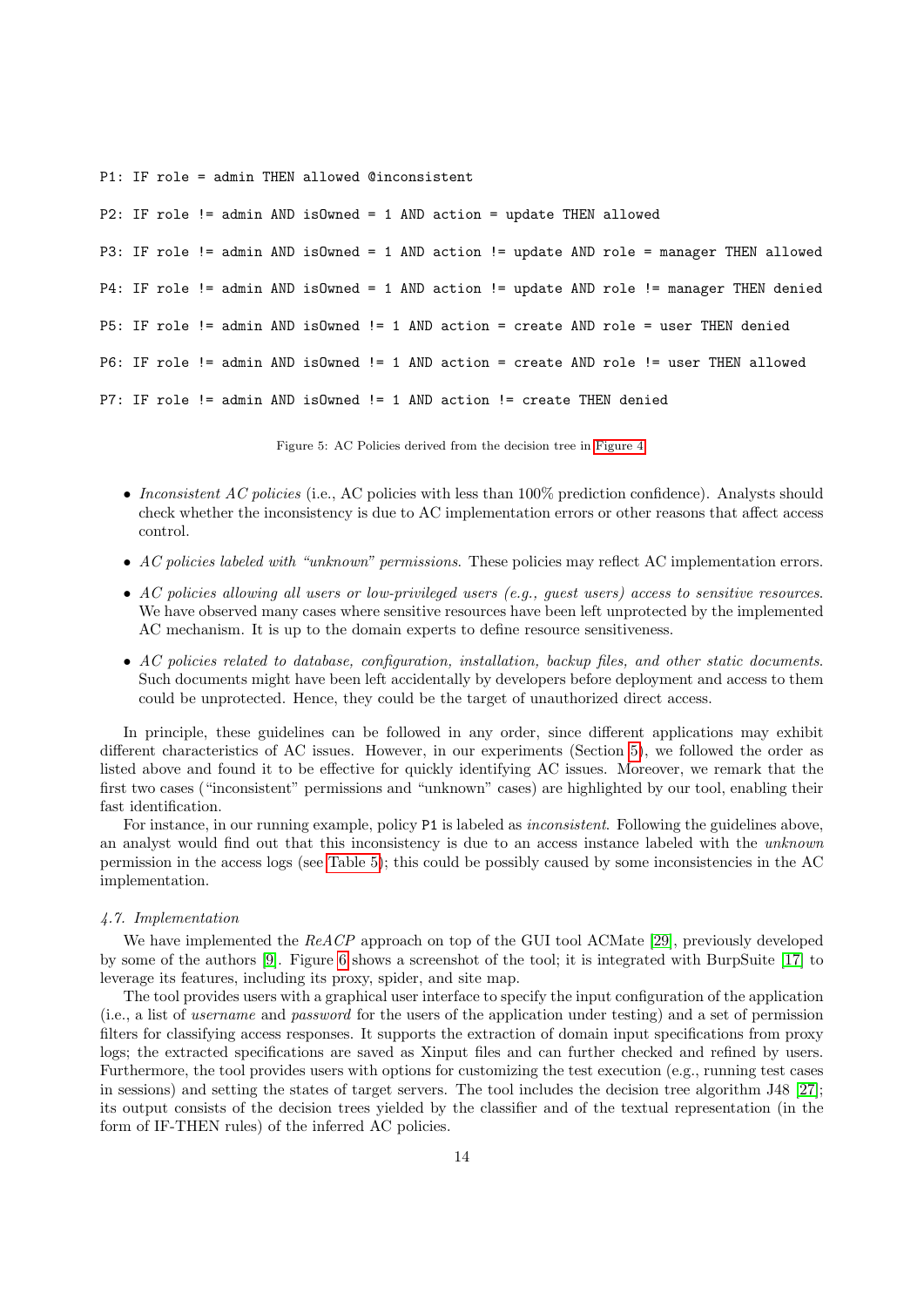| <b>AC Testing AC Policy</b><br>Options<br>Start $\ $                                            |                                                           |
|-------------------------------------------------------------------------------------------------|-----------------------------------------------------------|
| Customize target pages and users:                                                               |                                                           |
| Selected<br><b>URL</b>                                                                          | Selected<br>User                                          |
| /wordpress/wp-admin/plugins.php                                                                 | admin                                                     |
| $\Box$<br>/wordpress/wp-admin/plugin-install.php<br>/wordpress/wp-admin/plugin-editor.php       | <b>JOBOGOGOGOGOGOG</b><br>alice<br>author <sub>2</sub>    |
| /wordpress/wp-admin/users.php                                                                   | contrib2                                                  |
| /wordpress/wp-admin/tools.php                                                                   | abc                                                       |
| na an am an am a<br>/wordpress/wp-admin/import.php                                              | dell                                                      |
| /wordpress/wp-admin/export.php                                                                  | author4                                                   |
| /wordpress/wp-admin/options-general.php                                                         | author5                                                   |
| /wordpress/wp-admin/options-writing.php                                                         | author3                                                   |
| /wordpress/wp-admin/options-reading.php<br>/wordpress/wp-admin/options-media.php                | edit2<br>guest                                            |
| /wordpress/wp-admin/options-permalink.php                                                       | hawk                                                      |
| /wordpress/wp-admin/admin-ajax.php                                                              | contrib3                                                  |
| Iwordnrace Iwn-admin Irradite nhn<br>$\blacktriangleleft$                                       | contrib4                                                  |
|                                                                                                 | nnn                                                       |
| Login/Logout Info                                                                               |                                                           |
|                                                                                                 |                                                           |
| Login URL:<br>http://10.0.2.10/wordpress/wp-login.php                                           |                                                           |
| Login Type: Credential<br>$\blacktriangledown$<br>Customize                                     |                                                           |
| Logout URL Subfix<br>wp-login.php?loggedout=true                                                |                                                           |
| <b>AC Testing</b>                                                                               |                                                           |
| $\bigcirc$ Spidering the selected pages<br>$\bigcirc$ Run logged requests on the selected users | Run requests generated from Xinputs on the selected users |
| Number of parallel threads:<br><b>Start Testing</b>                                             |                                                           |
| Progress:<br>100%                                                                               |                                                           |
|                                                                                                 |                                                           |
| Session Info:                                                                                   |                                                           |
| Session<br>Progress                                                                             |                                                           |
| contrib4                                                                                        |                                                           |
| author5<br>author3                                                                              |                                                           |
| author2                                                                                         |                                                           |
| اللمام                                                                                          |                                                           |
| Clear                                                                                           | Load Previous Resu<br>Save AC Test Results                |

<span id="page-14-1"></span>Figure 6: Screenshot of the tool implementing the ReACP approach

# <span id="page-14-0"></span>5. Experimental Evaluation

In this section, we report on the evaluation of our proposed approach, focusing on the correctness of the inferred AC policies and on the usefulness of the latter for detecting AC issues; we investigate the three research questions stated below.

ReACP aims to infer the policies that have been actually implemented in Web applications. Therefore, we need to validate the inferred policies to assess whether they correctly reflect the implementation; the first research question we investigate is the following:

RQ1: Does ReACP correctly infer the AC policies implemented in Web applications?

In ReACP, we propose to use application-specific (app-specific) labeling rules whenever feasible and prioritize them over generic labeling rules so that ReACP can infer AC policies more correctly. Hence, in the next research question we investigate the role of applying app-specific labeling rules on top of generic labeling rules: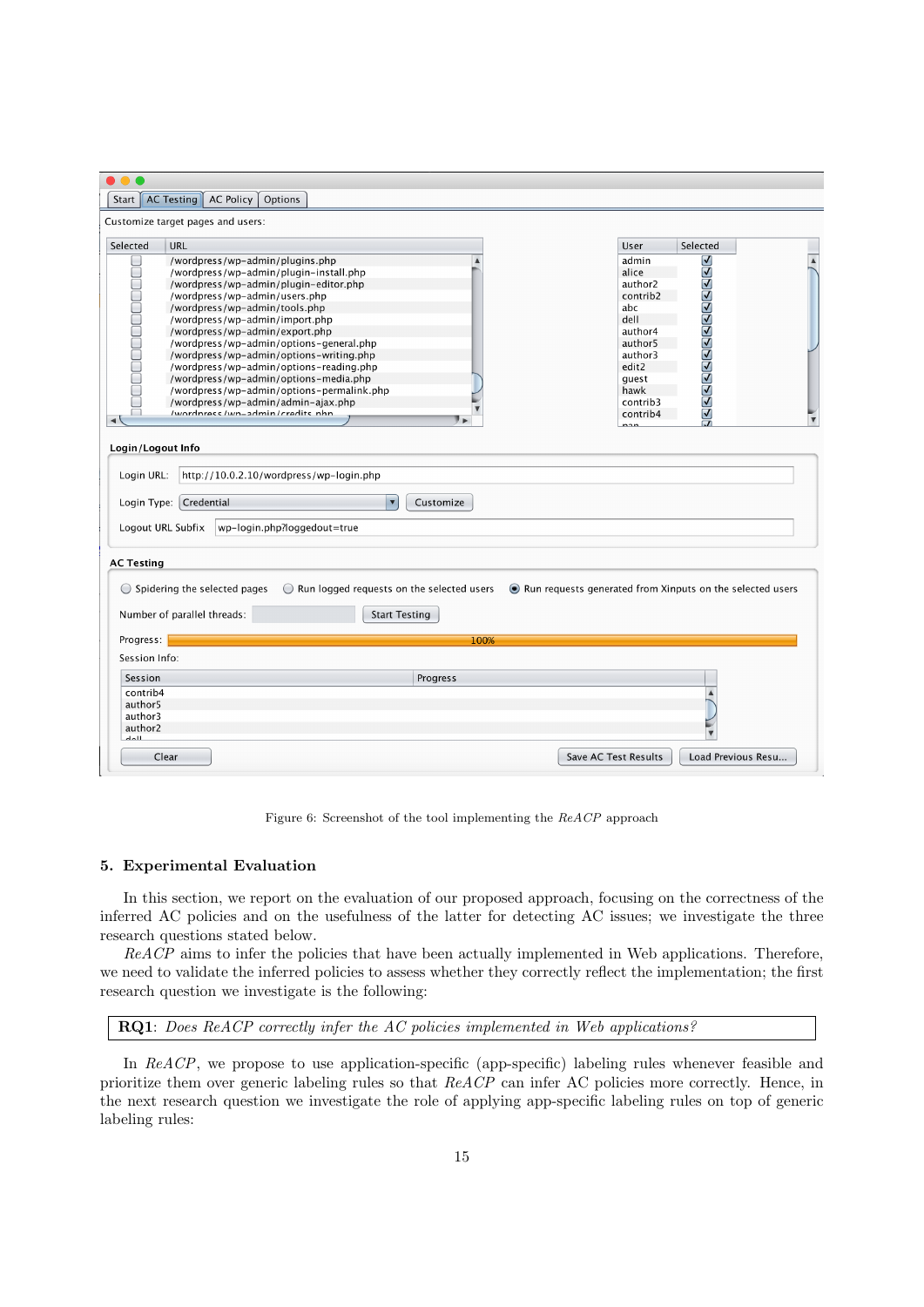<span id="page-15-4"></span>Table 7: Subject applications used in the evaluation

| Application | Type        | Language   | $#Server$ Pages | $_{\rm LOCs}$ | $\#\mathrm{Roles}$ |
|-------------|-------------|------------|-----------------|---------------|--------------------|
| iTrust      | open source | JSP        | 220             | 23859         | 8                  |
| TaskFreak   | open source | PHP        | 180             | 19448         |                    |
| WordPress   | open source | <b>PHP</b> | 482             | 133023        | 6                  |
| <b>SECP</b> | proprietary | AJAX/Java  | n/a             | $100K +$      | 25                 |

RQ2: Does applying app-specific labeling rules help ReACP learn AC policies more correctly than when applying only generic labeling rules?

We check the inferred policies for inconsistency and validate them against stakeholders' expected/intended AC requirements to identify discrepancies. These are indicators of AC issues, including vulnerabilities that lead to privilege escalations or faulty enforcement implementations that do not satisfy the requirements (e.g., denying accesses to entitled users). Therefore, the last research question assesses whether the policies inferred with ReACP help pinpoint AC issues:

RQ3: Do the inferred AC policies help detect AC issues?

In the following sections, we first describe the selected subject applications and the experimental procedure; then, we present and discuss the experimental results for the three research questions.

# <span id="page-15-6"></span>5.1. Subject Applications and Settings

We evaluated ReACP on three open-source Web applications ( $i$ Trust<sup>[9](#page-15-0)</sup>, TaskFreak<sup>[10](#page-15-1)</sup>, and WordPress<sup>[11](#page-15-2)</sup>), and one proprietary application (hereafter denoted as SECP) developed by our industrial partner. iTrust is an electronic health records system developed created as a course project at North Carolina State University and used to teach software engineering [\[30\]](#page-27-1); TaskFreak is a popular open-source system for project management; WordPress is a widely used content management system (CMS) for blogging and news publishing;  $SECP<sup>12</sup>$  $SECP<sup>12</sup>$  $SECP<sup>12</sup>$  is a distributed information sharing platform for emergency services and crisis management. While all the applications support the concepts of role and role-permission assignment, the implementation of AC enforcement is different among applications. For instance, WordPress and SECP allow permission administration at run time while TaskFreak and iTrust use hard-code role permissions; WordPress and TaskFreak take into account ownership relationship between users and resources, whereas iTrust does not.

Table [7](#page-15-4) shows the statistics of the subject applications in terms of source code availability, programming language, size — expressed both in terms of number of server pages and in terms of number of lines of code (LOCs)[13](#page-15-5), and number of predefined, hard-coded roles. The heterogeneity of the applications in terms of size, language, and AC enforcement mechanisms make them interesting subject applications for our evaluation.

In terms of experimental settings, WordPress and TaskFreak were deployed on an Apache HTTP Server whereas iTrust was deployed on Apache Tomcat running on a Linux server; SECP was deployed at the partner's premises and accessed remotely through a dedicated VPN connection. In addition to the predefined, hard-coded roles, in some applications (e.g., WordPress) we added a special role to represent anonymous accesses and check whether anonymous users could carry out any unauthorized operations. Furthermore, to ensure the systematic discovery of AC behaviors, we set up system states (both server and client states)

<span id="page-15-0"></span><sup>9</sup><https://sourceforge.net/projects/itrust/>

<span id="page-15-1"></span><sup>10</sup><http://www.taskfreak.com> (version 0.6.4)

<span id="page-15-2"></span><sup>11</sup><https://wordpress.org>

<span id="page-15-5"></span><span id="page-15-3"></span> $12$ The actual name of the application has been omitted for confidentiality reasons.

<sup>&</sup>lt;sup>13</sup>The number of LOCs for the open-source subject applications was retrieved using *cloc* ([https://github.com/AlDanial/](https://github.com/AlDanial/cloc) [cloc](https://github.com/AlDanial/cloc)), a popular tool for measuring code metrics; this measurement also includes the library files. We could not measure the size of the SECP application but were told that it has over 100 KLOCs, excluding library files.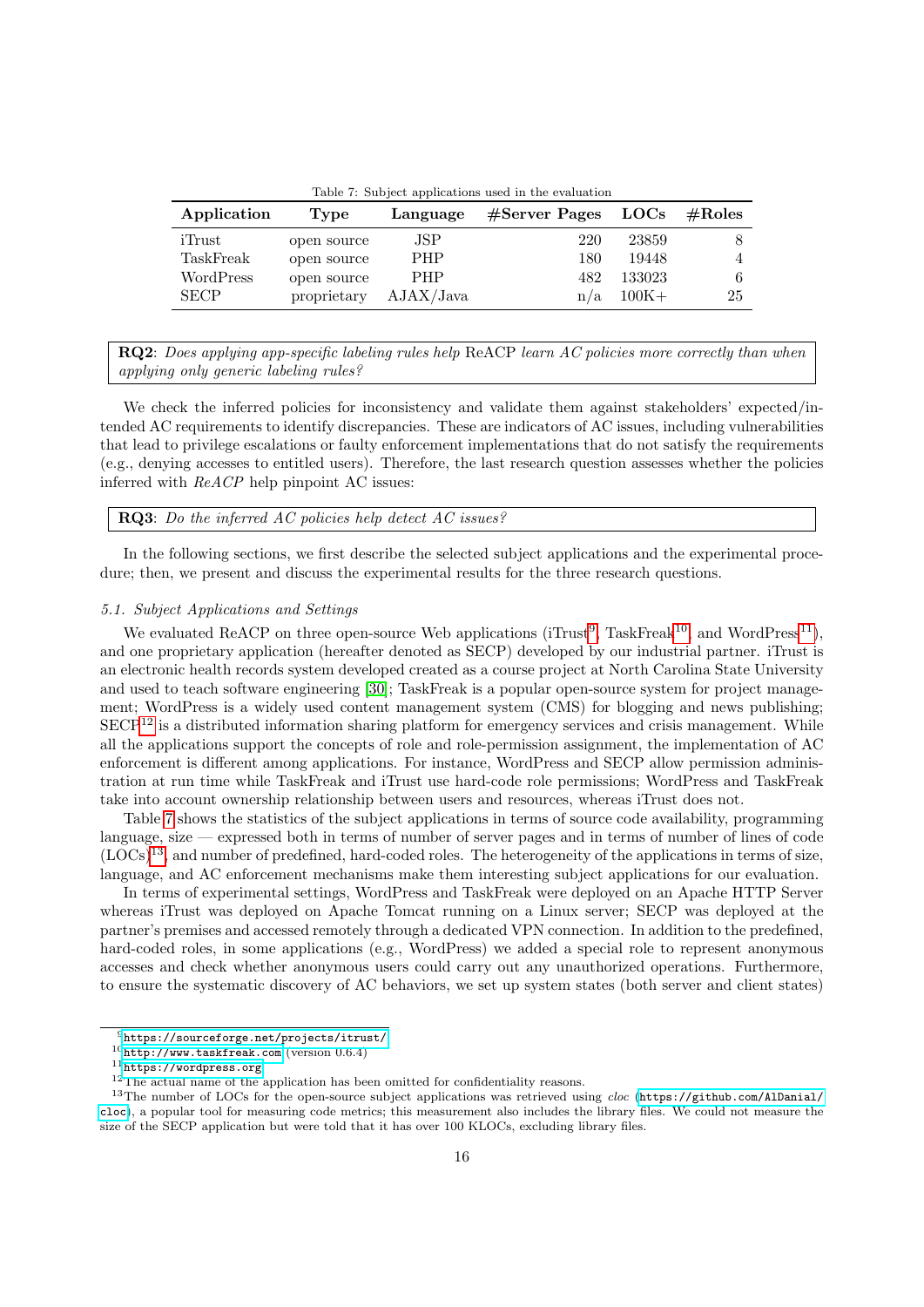as discussed in subsection [4.3.1.](#page-7-3) All the Web applications were setup in a real Web environment. During the initial stage of the experiments, the first author spent a few hours to use the open-source applications logged in as various users (Table [8\)](#page-17-0). We then collected the data from databases, which were then used to create system states. For the SECP application, we obtained the setup data from our industrial partner as they were readily available.

As discussed in Section [4,](#page-5-0) users' roles and resource ownership are important factors in access control enforcement. Therefore, in our experiments, we prepared data in a way that ensures the coverage of userrole assignments and resource ownership/assignment settings. Moreover, for each application under test, we created a set of users and assigned them to the available roles. We also created users with "anonymous" role, to further exercise our approach with invalid user sessions<sup>[14](#page-16-0)</sup>. We then populated data for each user (e.g., by creating new posts and setting up the ownership to the posts for WordPress, and by creating new missions for SECP). Furthermore, to avoid interferences among test sessions (e.g., to avoid that after testing the access with one user, resource states could be changed and affect the access permissions of other users), we saved and restored the states of the system before and after each test session<sup>[15](#page-16-1)</sup>.

#### 5.2. Procedure

We performed our experiments using the ACMate tool, following the five steps of ReACP (see Section [4\)](#page-5-0). For each subject under test, for step 1 (Exploratory Access Logs Generation), ACMate created a valid session in the browser by authenticating on the application website with the given credentials of a test user[16](#page-16-2). ACMate then crawled the Web application under the same user session. We collected data about the accesses to the application resources by enabling the proxy option in the browser and setting it to direct the requests/responses to BurpSuite's proxy. We complemented the crawling session with manual browsing of the application, to simulate different access situations for the links missed by the crawler. This was done for each test user in the given set of user credentials we created (see Section [5.1\)](#page-15-6) as well as for the "anonymous" users; we spent about 15 minutes of manual browsing for each test user.

Afterwards, we used ACMate's automated mining feature (step 2 - Access Logs Mining) to analyze the resulting output and generate an Xinput file for input specification. We manually checked the input specifications for the validity of the data classes and corrected anomalous entities. For example, when mining the logs of addTelemedicineData.jsp, a web page of iTrust, ACMate yielded an input specification of type enumeration for the diastolicBloodPressure attribute, with two concrete values, 25 and 60. The value 25 is invalid and was randomly entered by the crawler; therefore, we updated the attribute value class to match the valid range [40, 150]. We used the revised input specification to generate and execute the access requests for step 3 (Systematic Access Requests Execution).

Notice that we refine input specifications so that ACMate has a good baseline for systematic test generation. As our test input generation process involves randomization (see Section [4.3.2\)](#page-7-2), the access requests generated by ACMate may still contain invalid inputs. In this case, the Web application may throw error messages or encounter exceptions. This is intended to capture whether the Web application correctly implements the AC policies regarding such invalid access requests. This is done in step 4 and step 5 below.

As part of step 4 (Permissions Labeling), for correctly classifying access permissions, we defined app-specific labeling rules for each application, on top of the generic labeling rules discussed in Section [4.4.](#page-9-1) More specifically, we defined 17 rules for iTrust, 56 rules for TaskFreak, 20 rules for WordPress, and 24 rules for SECP. Our app-specific labeling rules match responses having HTTP response codes 301, 40x or 50x with specific content patterns (e.g., "Server Error", "Request timeout"), responses having HTTP code 200 with messages like "You are not authorized", and responses with error messages like "ITrustException"

<span id="page-16-0"></span><sup>14</sup>Notice that, if the application correctly implements the AC policy that an anonymous user cannot access a document of a registered user, the access requests within the session of an anonymous user that attempts to access arbitrary resources may end up in invalid sessions.

<span id="page-16-1"></span><sup>&</sup>lt;sup>15</sup>In the case of the open-source applications, we used the system image restoration feature provided by the virtualization environment on which the applications were deployed; in the case of the SECP application, we reset and restored the application database using the remote login.

<span id="page-16-2"></span><sup>16</sup>ACMate left the username and password input fields blank during the authentication of "anonymous" users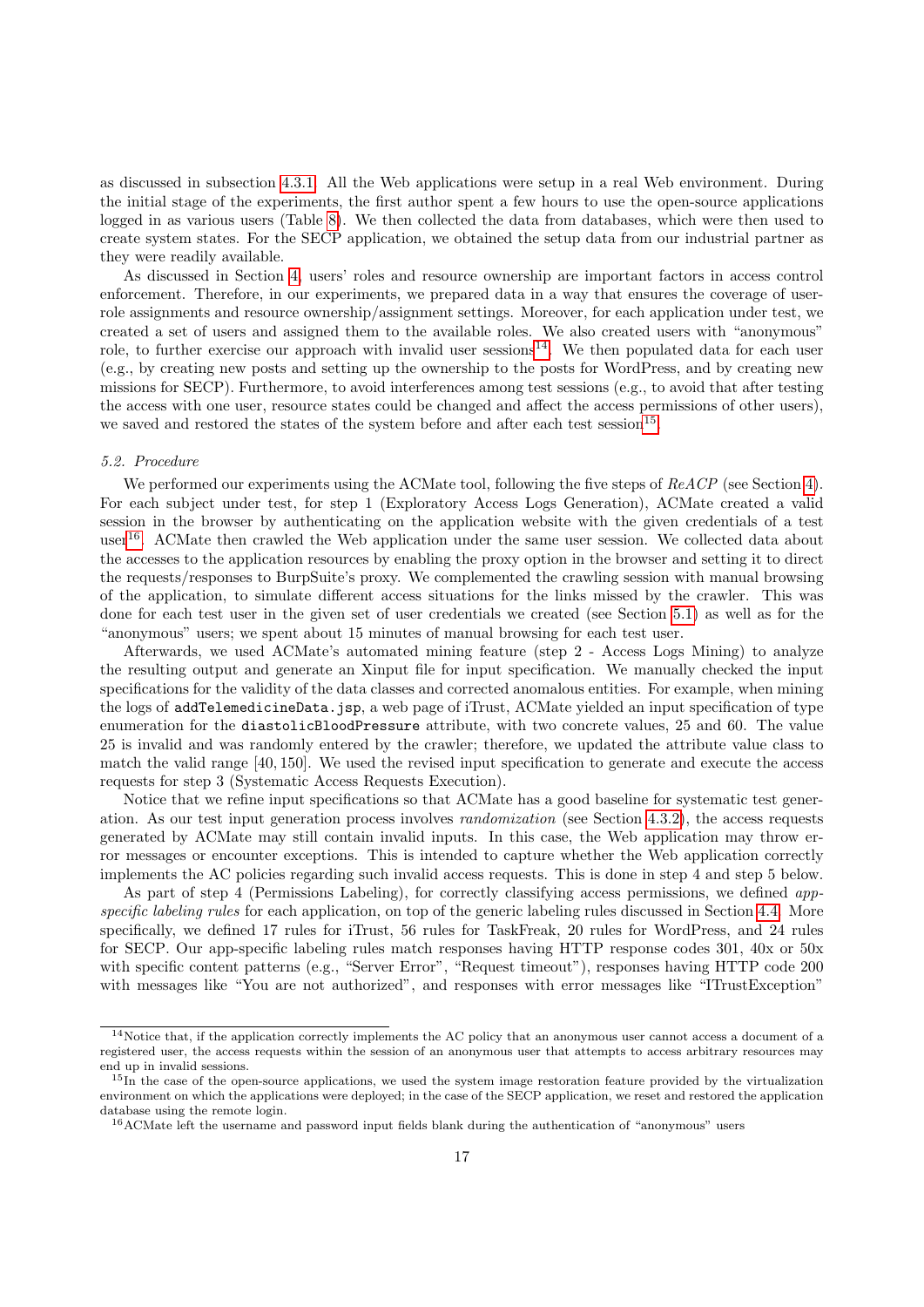```
1 <!-- Confirmation question before executing a requested command. -->
2 \leq 1 - - If a user is asked this question, he is able to perform the command -3 <!-- Define as allowed and override generic rule: 403 - any content - denied -->
  4 < Filter permission = " allowed " >
5 < StatusCodePattern matched =" true " > 403 </ StatusCodePattern >
6 < ContentPattern matched =" true " > error - page </ ContentPattern >
       7 < ContentPattern matched =" true " > Are you sure you want to do this ? </ ContentPattern >
8 </ Filter >
 9
10 <!-- read private pages is denied -->
11 \leq - 404: Not Found while the page is private; reading a private page is denied -12 <! -- Define as denied and override generic rule: 404 - any content - unknown -->
13 < Filter permission = "denied">
14 < StatusCodePattern matched =" true " > 404 </ StatusCodePattern >
15 < ContentPattern matched="true">It looks like nothing was found at this location. </
           ContentPattern >
16 </Filter>
```
<span id="page-17-1"></span>Figure 7: An excerpt of app-specific permission labeling rules for WordPress.

<span id="page-17-0"></span>Table 8: Total number of access requests generated by ReACP (column Requests) and time (in hours) taken to analyze each test subject (column Total), further presented in terms of time taken to execute access requests (column Execution), create user credentials and setup scripts (column Setup), manually browse the application (column Browsing), refine the input specification inferred by ReACP (column Refining), and derive app-specific labeling rules (column Labeling); column Tot. manual indicates the total time taken by the manual activities (i.e., the sum of columns Setup, Browsing, Refining, and Labeling)

| Application | Requests | Total | Execution | Setup | <b>Browsing</b> | Refining | Labeling | Tot. Manual |
|-------------|----------|-------|-----------|-------|-----------------|----------|----------|-------------|
| iTrust      | 92733    | 71.8  | 51.3      |       |                 | 6.5      |          | 20.5        |
| TaskFreak   | 50250    | 42.03 | 12.03     |       |                 |          | 14       | 30          |
| WordPress   | 213252   | 45.4  | 11.4      |       |                 | 18       |          | 34          |
| <b>SECP</b> | 19969    | 528.2 | 499.2     |       |                 |          |          | 29          |

and "NullPointerException". An excerpt of app-specific labeling rules defined for WordPress is shown in Figure [7.](#page-17-1) The first app-specific rule (lines 1–8) states that if the server returns a response page with code 403, containing the messages "error-page" and "Are you sure you want to do this", the access request is to be labeled as allowed. This rule, which overrides the generic labeling rules for response code 403, takes into account the app-specific behavior for which the server may ask for a confirmation before letting the user proceed. Similarly, the second rule (lines 10–16) states that when the server returns a response page with code 404, containing the message "It looks like nothing was found at this location", the access request is to be labeled as denied. This rule deals with the case in which a user requests to read a private post owned by another user.

Finally, as part of step 5, we inferred the AC policies. In this step, for resources where relationships among attributes can help characterize AC policies, we pre-processed data as described in subsection [4.5.1,](#page-10-1) by defining meta-attributes representing the relationships.

Table [8](#page-17-0) shows the total number of access requests generated by  $ReACP$  (column Requests) and the time (in hours) taken to analyze each test subject (column Total), further presented in terms of time taken to execute access requests (column Execution), create user credentials and setup scripts (column Setup), manually browse the application (column Browsing), refine the input specification inferred by  $ReACP$ (column Refining), and derive app-specific labeling rules (column Labeling); column Tot. manual indicates the total time taken by the manual activities (i.e., the sum of columns Setup, Browsing, Refining, and Labeling). In terms of execution time, SECP took a long time (499.2 hours) because it was deployed on our industrial partner's remote server and each access request took a while to execute. The rest of the applications were deployed locally in our environment, resulting in faster access requests execution.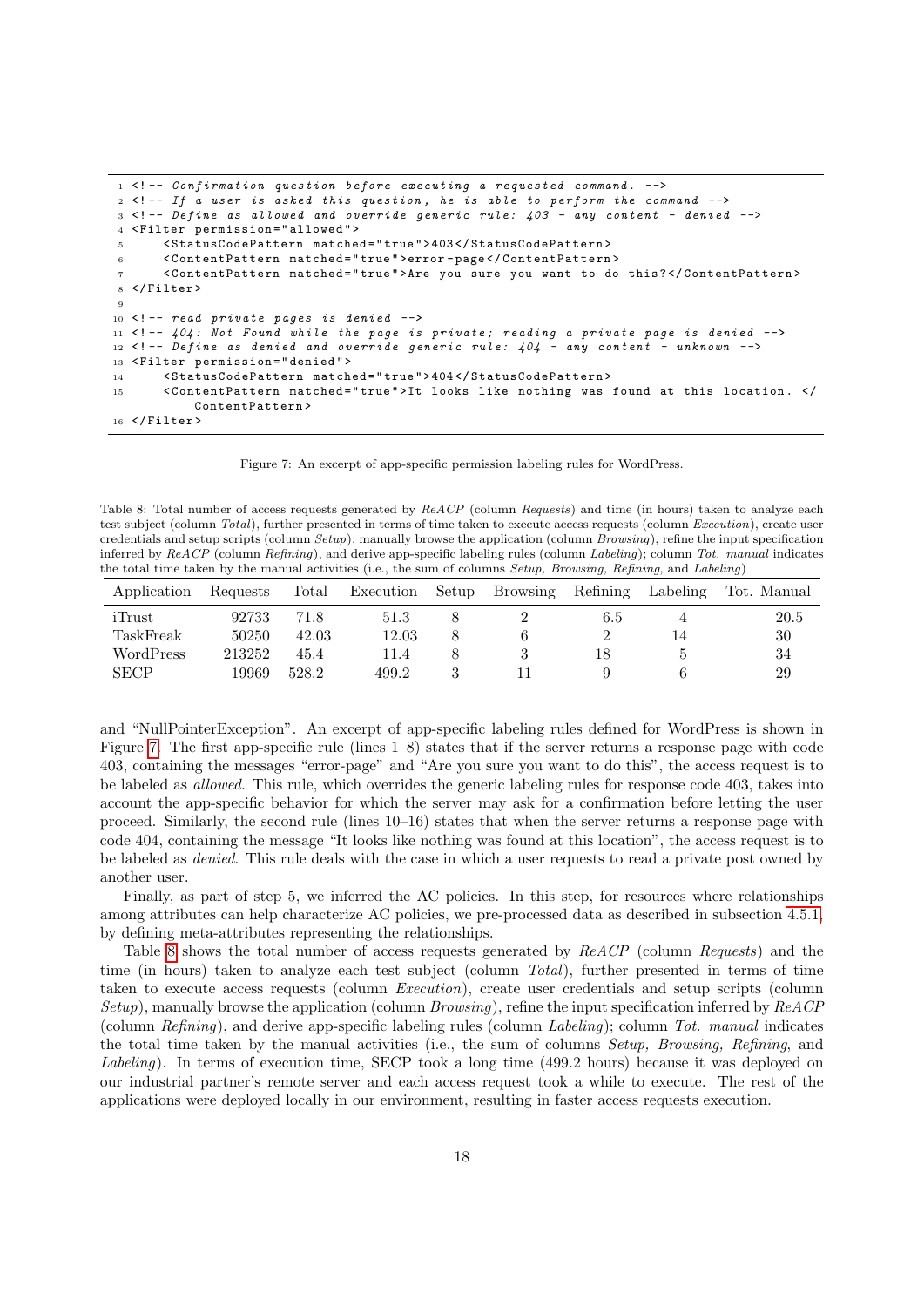|                  |           |                      | Generic             |                 | $App-specific$       |                     |                 |  |
|------------------|-----------|----------------------|---------------------|-----------------|----------------------|---------------------|-----------------|--|
| Application      | Resources | Inferred<br>Policies | Correct<br>Policies | <i>%Correct</i> | Inferred<br>Policies | Correct<br>Policies | <i>%Correct</i> |  |
| $i$ Trust        | 162       | 722                  | 625                 | 86.6            | 693                  | 688                 | 99.3            |  |
| <i>TaskFreak</i> | 21        | 584                  | 434                 | 74.3            | 1547                 | 1544                | 99.7            |  |
| <i>WordPress</i> | 28        | 237                  | 52                  | 21.9            | 278                  | 201                 | 72.3            |  |
| <b>SECP</b>      | 61        | 4003                 | 1585                | 39.6            | 4113                 | 4054                | 98.6            |  |
| Total            | 272       | 5546                 | 2696                | 48.6            | 6631                 | 6487                | 97.8            |  |

<span id="page-18-0"></span>Table 9: Number of correct policies inferred using generic and app-specific labeling rules

# <span id="page-18-1"></span>5.3. Correctness of Inferred AC Policies (RQ1 and RQ2)

To answer RQ1 and RQ2, we verified the correctness of the inferred policies by checking them against the actual implementation; in the case of RQ1, we used the policies inferred using generic labeling rules whereas for RQ2 we used the policies inferred using app-specific labeling rules.

Table [9](#page-18-0) shows the evaluation results obtained for the four applications when using generic (column Generic) and app-specific (column App-Specific) labeling rules. Column Resources denotes the number of resources tested by ACMate; column Inferred Policies indicates the number of inferred policies; columns Correct Policies and *%Correct* report the number and the percentage of policies that conform to the actual AC implementation, respectively.

The answer to RQ1 is that our approach, when using generic labeling rules, on average correctly infers 48.6% of the policies. We analyzed the incorrect policies and noticed that they were mainly caused by incomplete permission labeling rules; this is somehow expected because generic labeling rules are not specific to a given application.

The answer to RQ2 is that our approach, when using app-specific labeling rules, on average correctly infers 97.8% of the policies. The results show that app-specific labeling rules are highly important for inferring AC policies correctly, since they eliminate most of the problems found when using only generic labeling rules. However, the trade-off for using app-specific rules is the cost for defining them, since the process is manual. In our case, one of the authors inspected the results obtained by using generic labeling rules and defined app-specific rules; on average, this process took 28 hours per application. In practice, domain experts are expected to define them; based on our experience with our industrial partner, we expect the process to be much faster when leveraging domain knowledge.

Another issue when using app-specific rules is that they may not be refined enough. Currently, our labeling rules rely only on response codes and on the content of the response body (e.g., the presence of a specific string indicating an access permission). They fail to recognize the denial cases in which one must take into account the relationship between the requesting user and the target resource. For example, in TaskFreak, when an adversarial user requests profile information of other users, the application returns (with HTTP code 200) a page with the profile of the requesting user instead of replying with a denial message; in such a case, the analysis of the response content is not enough to classify the request correctly. We observed this issue with all four applications and identified it as one of the causes of learning incorrect policies.

We also noticed that incorrectly inferred policies were due to the incomplete or incorrect states initialization during test execution sessions. As discussed in subsection [4.3.2,](#page-7-2) server and client states may affect access permissions and incomplete or incorrect states may lead to denial of accesses. For example, Word-Press uses a dynamic parameter called nonce to control the order of AC requests; all requests without the parameter nonce are denied. We observed that, for some of the requests we executed, their states were not completely set, leading to learning incorrect policies; this was the main reason for correctly learning only 72.3% of the policies for WordPress, even when using app-specific rules.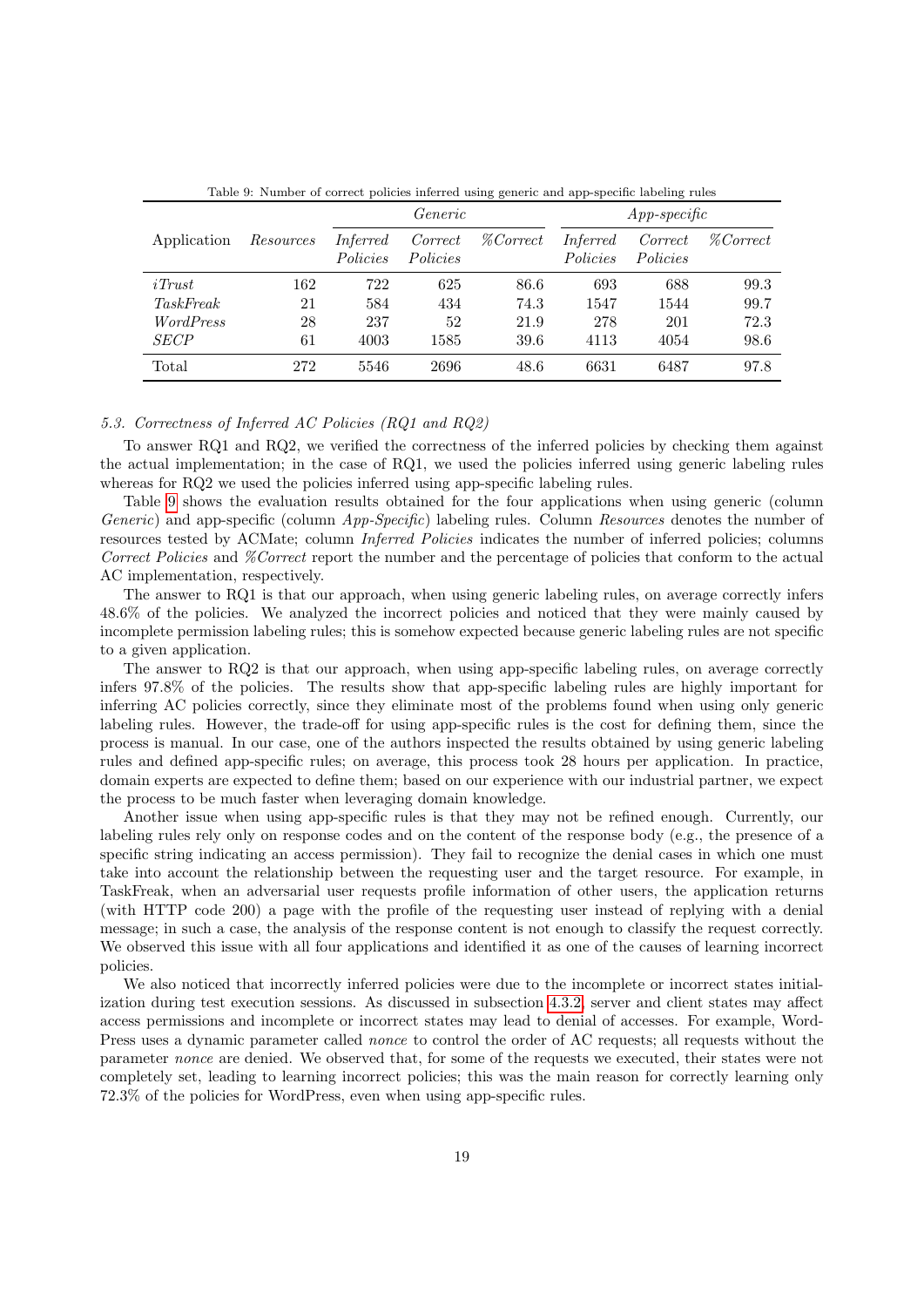In previous work  $[9]^{17}$  $[9]^{17}$  $[9]^{17}$  $[9]^{17}$  some of the authors analyzed the same iTrust application, extracting 1518 (lowlevel) AC policies, out of which 1441 (94.92%) were correctly inferred. In comparison, in this work we extracted 693 (high-level) AC policies, out of which 688 (99.3%) were correctly inferred. These results show that the new approach for policy extraction proposed in this work and implemented in the ReACP framework achieves better accuracy. Moreover, extracting policies at an abstract level results in a much less number of policies, which facilitates manual analysis.

# <span id="page-19-1"></span>5.4. Detecting AC Issues Using the Inferred Policies (RQ3)

To answer RQ3, we compared the inferred policies with the application Gold Standard (GS) policies. to detect possible discrepancies and analyze their causes in terms of AC issues (i.e., AC vulnerabilities). GS policies are policies that reflect the intended access rights of security engineers. We derived the GS policies from available requirement documents (for SECP and WordPress) and from the AC configuration files (for iTrust and TaskFreak); in the case of SECP, we had several discussions with its security engineers to complement the available requirement documents and better understand their intended access rights.

<span id="page-19-0"></span><sup>&</sup>lt;sup>17</sup>The same paper also presented an analysis of SECP; however, the results are not comparable with those presented in this work as the version of SECP considered in this paper, with respect to the one used in reference [\[9\]](#page-26-8), has undergone major changes in terms of access control policies.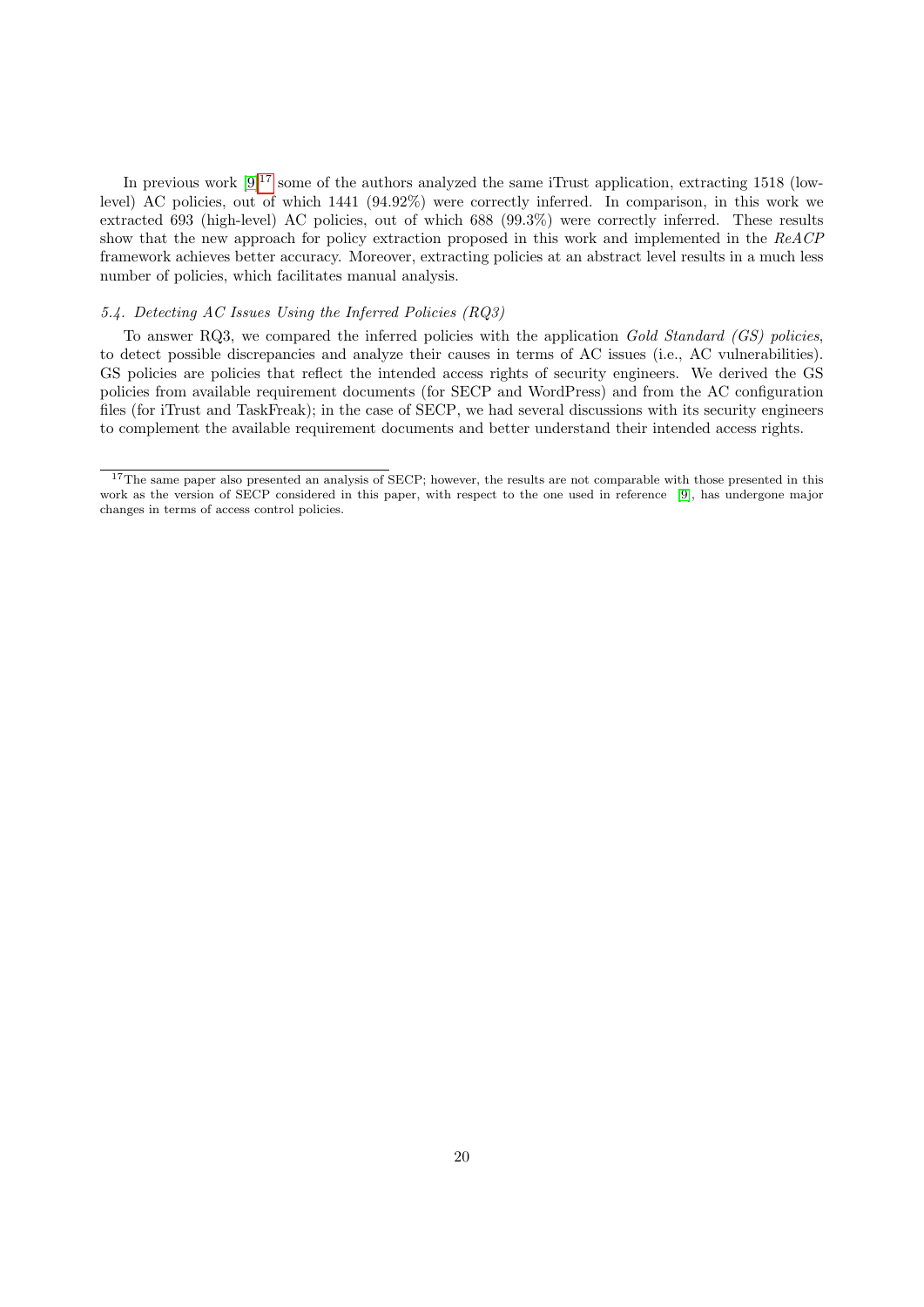|                                 | $\label{eq:Generic} Generic$ |                 |            |                  |                |                  |            | $App-specific$ |             |                |
|---------------------------------|------------------------------|-----------------|------------|------------------|----------------|------------------|------------|----------------|-------------|----------------|
|                                 | Policies                     | ${\it PrivEsc}$ | InfDis     | $\mathit{MisAC}$ | Min            | Policies         | PrivEsc    | InfDis         | MisAC       | Min            |
| $i$ Trust                       |                              |                 |            |                  |                |                  |            |                |             |                |
| $\mathit{Inc}$                  | $\,6$                        |                 |            |                  |                | $\overline{2}$   |            |                |             |                |
| $\normalsize{Unk}$              | 96                           |                 |            |                  |                | 14               |            | $8\,$          |             |                |
| Prv                             | $20\,$                       |                 |            | $17\,$           |                | 34               |            |                | $\sqrt{29}$ |                |
| Dev                             | $\theta$                     |                 |            |                  |                | 3                |            |                |             |                |
| Oth                             | $\boldsymbol{0}$             |                 |            |                  |                | $\boldsymbol{0}$ |            |                |             |                |
| Total                           | 122                          |                 |            | $17\,$           |                | 53               |            | $8\,$          | $29\,$      |                |
| TaskFreak                       |                              |                 |            |                  |                |                  |            |                |             |                |
| $\mathit{Inc}$                  | $\boldsymbol{0}$             |                 |            |                  |                | 8                | $\sqrt{3}$ |                |             |                |
| $\normalsize{Unk}$              | 148                          |                 |            |                  |                | $\mathbf{1}$     |            | $\,1$          |             |                |
| $\Pr v$                         | 19                           | $\,1$           |            | $\bf 5$          |                | 94               | $\bf 5$    |                | $\bf 5$     |                |
| Dev                             | $\boldsymbol{0}$             |                 |            |                  |                | $\mathbf{1}$     |            |                |             |                |
| Oth                             | $\sqrt{4}$                   |                 |            |                  | $\mathbf{1}$   | $\overline{4}$   |            |                |             | $\mathbf{1}$   |
| Total                           | 171                          | $\mathbf 1$     |            | $\bf 5$          | $\mathbf{1}$   | 108              | $8\,$      | $\,1\,$        | $\bf 5$     | $1\,$          |
| WordPress                       |                              |                 |            |                  |                |                  |            |                |             |                |
| <i>Inc</i>                      | $\mathbf{1}$                 |                 |            |                  | $\,1$          | $\mathbf{1}$     |            |                |             | $\mathbf 1$    |
| $\n  Unk\n$                     | 122                          |                 |            |                  |                | 77               |            |                |             |                |
| $\Pr v$                         | $\boldsymbol{0}$             |                 |            |                  |                | $\boldsymbol{0}$ |            |                |             |                |
| Dev                             | $\boldsymbol{0}$             |                 |            |                  |                | $\boldsymbol{0}$ |            |                |             |                |
| $Oth$                           | $\boldsymbol{0}$             |                 |            |                  |                | 5                |            |                |             | $\sqrt{2}$     |
| $\operatorname{\mathsf{Total}}$ | 123                          |                 |            |                  | $\,1\,$        | 83               |            |                |             | 3              |
| SECP                            |                              |                 |            |                  |                |                  |            |                |             |                |
| $\mathit{Inc}$                  | $\theta$                     |                 |            |                  |                | $\boldsymbol{0}$ |            |                |             |                |
| $\n  Unk\n$                     | 2335                         |                 | $\sqrt{2}$ |                  |                | 55               |            | $\,2$          |             |                |
| Prv                             | $\overline{2}$               | $\mathbf{1}$    |            |                  |                | 567              | $\sqrt{3}$ |                |             |                |
| Dev                             | $\boldsymbol{0}$             |                 |            |                  |                | $\boldsymbol{0}$ |            |                |             |                |
| Oth                             | $54\,$                       |                 |            |                  | $\overline{2}$ | 102              |            |                |             | $\overline{4}$ |
| $\operatorname{\mathsf{Total}}$ | 2391                         | $1\,$           | $\sqrt{2}$ |                  | $\overline{2}$ | 724              | $\sqrt{3}$ | $\overline{2}$ |             | $\overline{4}$ |
| Overall                         | 2807                         | $\,2$           | $\,2$      | $22\,$           | $\sqrt{4}$     | 968              | $11\,$     | $11\,$         | $34\,$      | $8\,$          |
| Total                           |                              |                 |            |                  |                |                  |            |                |             |                |

<span id="page-20-0"></span>Table 10: AC issues detected for the potentially problematic policies

Following the guidelines proposed in Section [4.6](#page-12-1) for the analysis of the inferred AC policies, we partitioned the potentially problematic policies into five categories: inconsistent policies  $(Inc)$ , policies labeled with "unknown" permissions (Unk), policies allowing low-privileged users access to sensitive resources (Prv), policies related to static documents  $(Dev)$ , and policies that do not belong to any of the previous categories and that led to the detection of AC issues  $(Oth)$ . We considered four types of AC issues: privilege escalation ( $Private(PrivEsc)$ , information disclosure ( $InfDis$ ), missing access control ( $Miss(C)$ , and minor AC issues (i.e., defects) such as unclear or ambiguous responses to access requests  $(Min)$ .

Table [10](#page-20-0) shows the number of potentially problematic policies (column Policies) and the type and number of AC issues found for the four applications when using generic (column Generic) and app-specific (column App-Specific) labeling rules. The table also shows that using app-specific labeling rules results in the detection of more AC issues compared to using generic labeling rules. More specifically, we found the AC issues detected using generic rules to be a subset of those detected using app-specific rules; therefore, in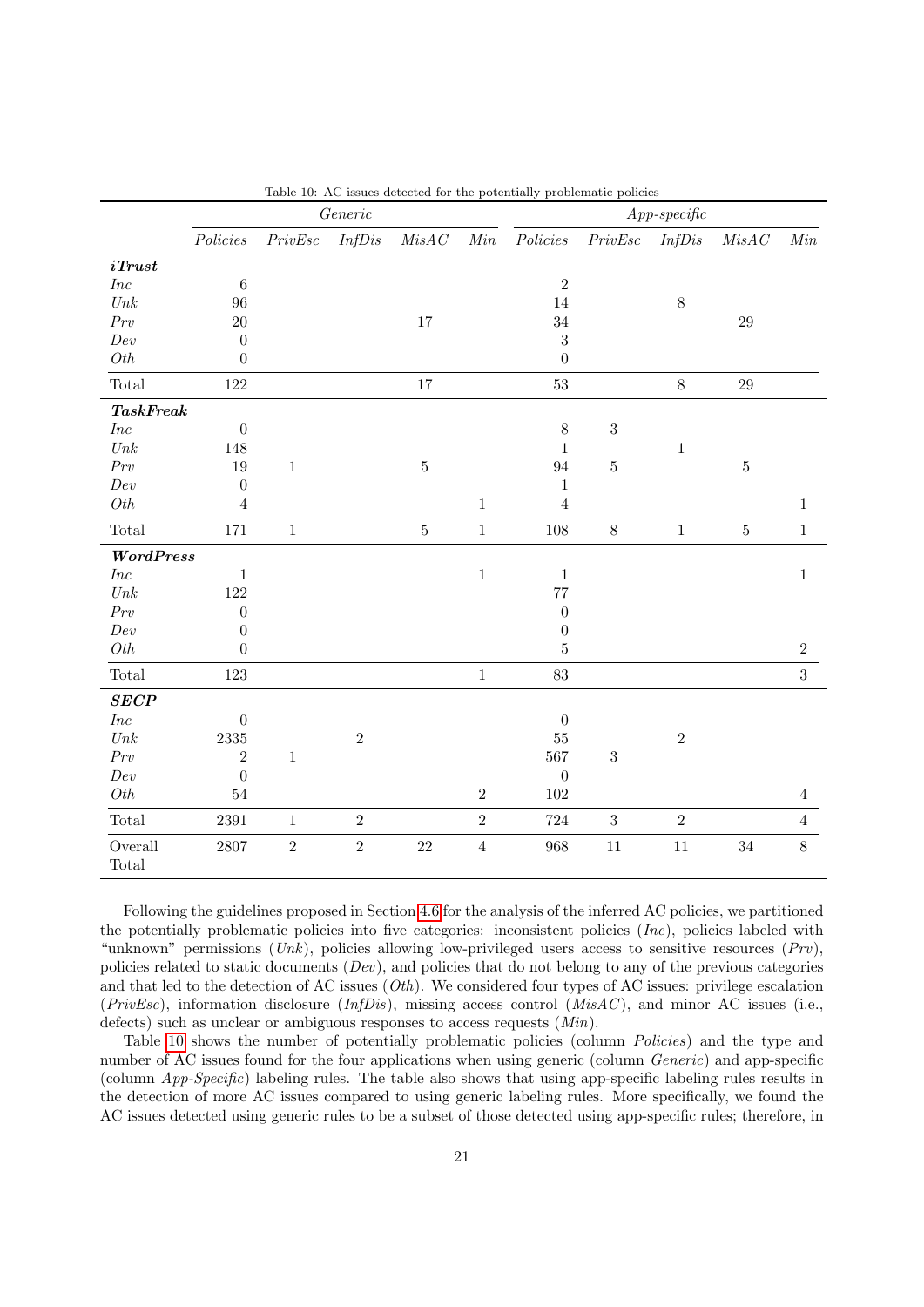the following we only discuss the AC issues detected using app-specific rules.

In total, we found 64 issues, distributed as follows: 37 vulnerabilities (8 InfDis, 29 MisAC) in iTrust, 14 vulnerabilities (8 PrivEsc, 1 InfDis, 5 MisAC ) and 1 defect in TaskFreak, 0 vulnerabilities and 3 defects in WordPress, 5 vulnerabilities (3 PrivEsc, 2 InfDis) and 4 defects in SECP. To the best of our knowledge, the vulnerabilities in TaskFreak had not been published before; we informed the developers and submitted the vulnerabilities to the NVD database (US National Vulnerability Database)[18](#page-21-0). As for the vulnerabilities in SECP, we informed our industrial partner, who quickly fixed them. These results can be used to answer RQ3: our approach can help detect AC issues, by analyzing the inferred policies and investigating those with discrepancies from intended access rights.

In the remaining of this section, we describe in detail the AC issues detected in each open-source application; we are not allowed to include further details about SECP because of a confidentiality agreement.

 $iTrust$ . In our analysis, we found 29 resources located in important directories (util, hcp-patient, errors and DataTables), which are not protected by the implemented AC policies  $(MisAC)$  vulnerability); these resources can leak important information, such as patient data, database tables or transactional logs. Some examples of this vulnerability are:

- the  $\mu$ til/resetPassword. isp page allows any user (even an anonymous user without authentication) to change the password of any other user;
- the /util/getUser.jsp page is accessible without proper authorization enforcement and displays users' private data;
- the /errors/reboot.jsp page allows anyone to reboot the web server, which might render the system inaccessible to all users.

We also found eight resources affected by information disclosure issues: when sending certain AC requests with invalid parameter values to the resources located in /auth/getPersonnelID.jsp, /auth/hcp, and /auth/patient, the application returns error messages disclosing snippets of source code and database information.

TaskFreak. In our experiments, we found five resources located in /xajax, /jscalendar, and public.php, which are not protected by the implemented AC policies  $(MisAC)$  vulnerability). We also found eight resources affected by privilege escalation vulnerabilities: a malicious user can perform unauthorized operations on resources of other users. Some examples of this vulnerability are:

- one of the inferred AC policies for project\_edit.php states that any user can open the "create new project" page by requesting project\_edit.php?id=0 and creating a new project; according to the GS policy for internal and guest users, this is incorrect.
- one of the inferred AC policies for user\_edit.php states that a user can change the password of other users provided that the two password attributes password1 and password2 have the same value. This policy, however, is incorrect according to the GS policy, which states that only administrator users can edit the account details of other users.

We also found an information disclosure issue in  $\texttt{rss}$ , php: when executing an AC request, it returns an MySQL exception message that discloses the names of some database tables and columns. Lastly, we found an AC defect in project\_edit.php, in which the response page does not clearly state whether the requests for certain project edit operations coming from low-privilege users are allowed or denied.

<span id="page-21-0"></span><sup>18</sup>https://nvd.nist.gov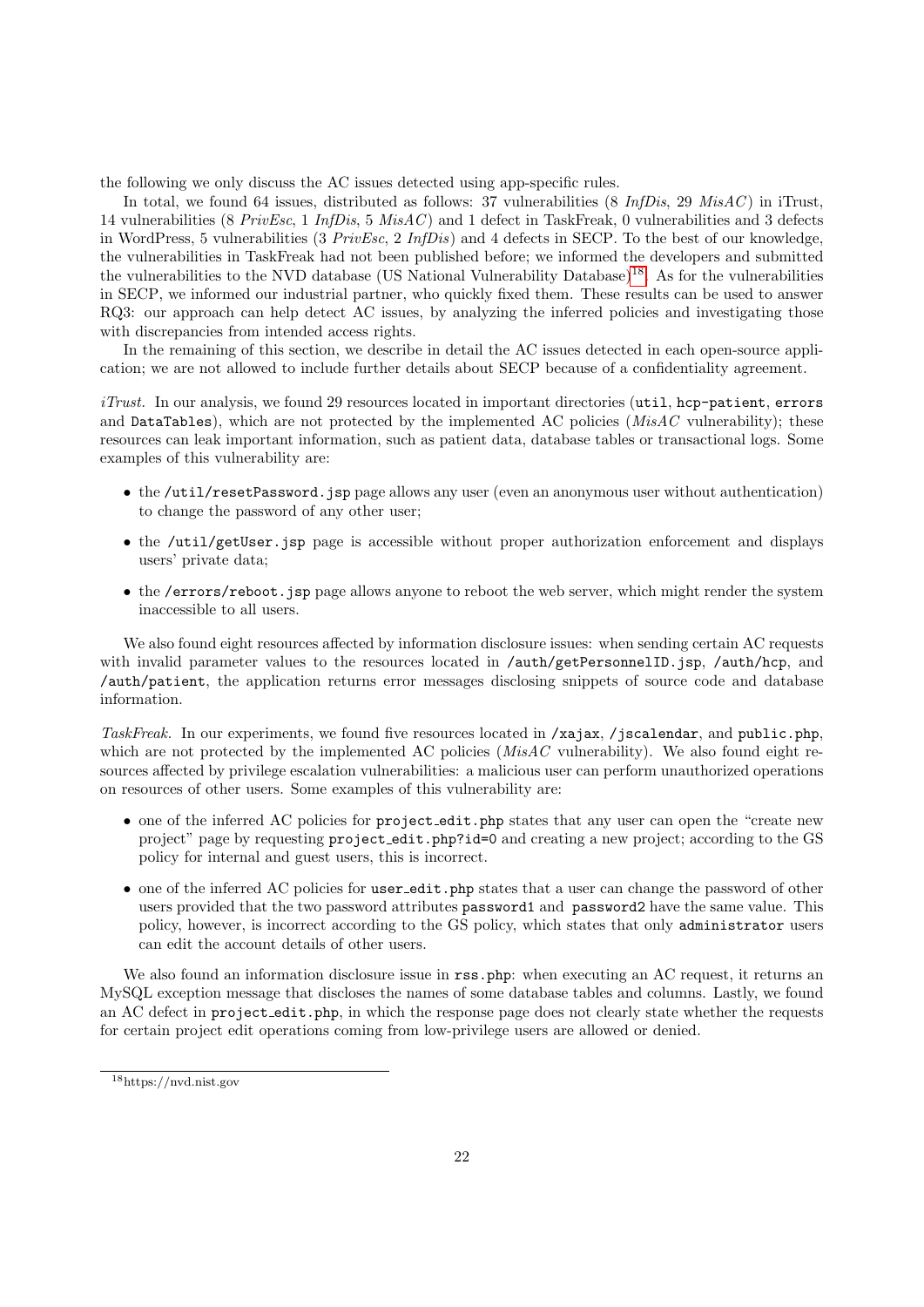WordPress. We found three resources in the wp-admin directory affected by AC defects; we discuss these defects below.

- for user-edit.php, we detected an inconsistent AC policy. In the GS, it states that only administrators can access this resource. However, among the 800 access requests generated as non-administrators by ACMate, 80 of them were allowed to access the resource. Those 80 requests represent high-privileged users such as editor. It is not clear to us whether this is due to outdated GS or to an AC implementation error.
- for admin.php, we found that the responses to certain access requests are not clear or rather misleading regarding the permission. More specifically, when ACMate sent requests as an administrator user to control an administration-related plugin, the server responded with "no access is permitted"; however, according to GS, administrator should be able to access it. With further analysis, we found out the plugin was not actually installed: the AC implementation should clearly state that the plugin does not exist.
- for edit-comments.php, when ACMate sent access requests as subscriber users, the server responded with HTTP code 403 (Forbidden Access) but with a message requesting to confirm the operation: "Are you sure you want to do this?". Similar to the above, this is rather misleading regarding the permission.

## 5.5. Limitation and Discussion

The results presented above show the correctness of our approach in terms of the inferred policies and its usefulness for detecting AC issues. However, our approach and its evaluation are affected by the following limitations.

Semi-automated approach. Our approach is a semi-automated approach. One has to manually refine domain input specifications and define application-specific labeling rules, to correctly and effectively infer the implemented AC policies. These manual tasks may be error-prone and require domain knowledge. Absence or improper definition of these inputs may lead to missing or incorrect policies. To mitigate this problem, in our tool we bundle an Xinput schema for specifying domain inputs systematically and provide generic labeling rules as starters. From the experience with our industrial partner, we observed that domain experts were able to provide the required input to our tool based on the bundled artifacts. For the opensource applications, the first author performed these manual steps; we observed that although the first author was not a domain expert, he was able to perform the tasks adequately after using the applications for a few days.

The inferred AC policies are presented to the security engineer, for validation with respect to the intended access rights and for detecting AC issues. This also requires manual work, although this is inherent for the context we considered. To mitigate this problem, we abstract access data using meta-attributes and express the policies using decision trees, which are easy to read and comprehend [\[14\]](#page-26-13). As shown in the example in Figure [4,](#page-12-0) decision trees express the role-based AC policies well. We also provide prediction confidence annotations in the leaf nodes of decision trees to highlight possible inconsistent policies as well as guidelines for analyzing the policies. During our experiments, we had several meetings with the security engineer of the industrial application we evaluated. He was able to validate the extracted policies in a matter of minutes. This suggests that the abstracted policies are indeed intuitive and easy to analyse.

Static analysis. Our approach does not perform static analysis of the application source code. Rather, it relies on black-box testing so that it can work on proprietary applications for which the source code is not available. Our test cases may not discover access control policies implemented through sophisticated business logic in the code, which instead static analyses may discover. To mitigate this problem, our tool provides users with a graphical user interface to specify domain inputs so that effective test cases can be generated. Although this requires manual work, as stated above, we observed that it is practical.

Test generation. Currently we use a pairwise test generation algorithm for generating access requests. Other test generation strategies, such as fuzz testing, mutation testing, and search-based software testing [\[31\]](#page-27-2), could be used. Investigating their effect on our approach is left for future work.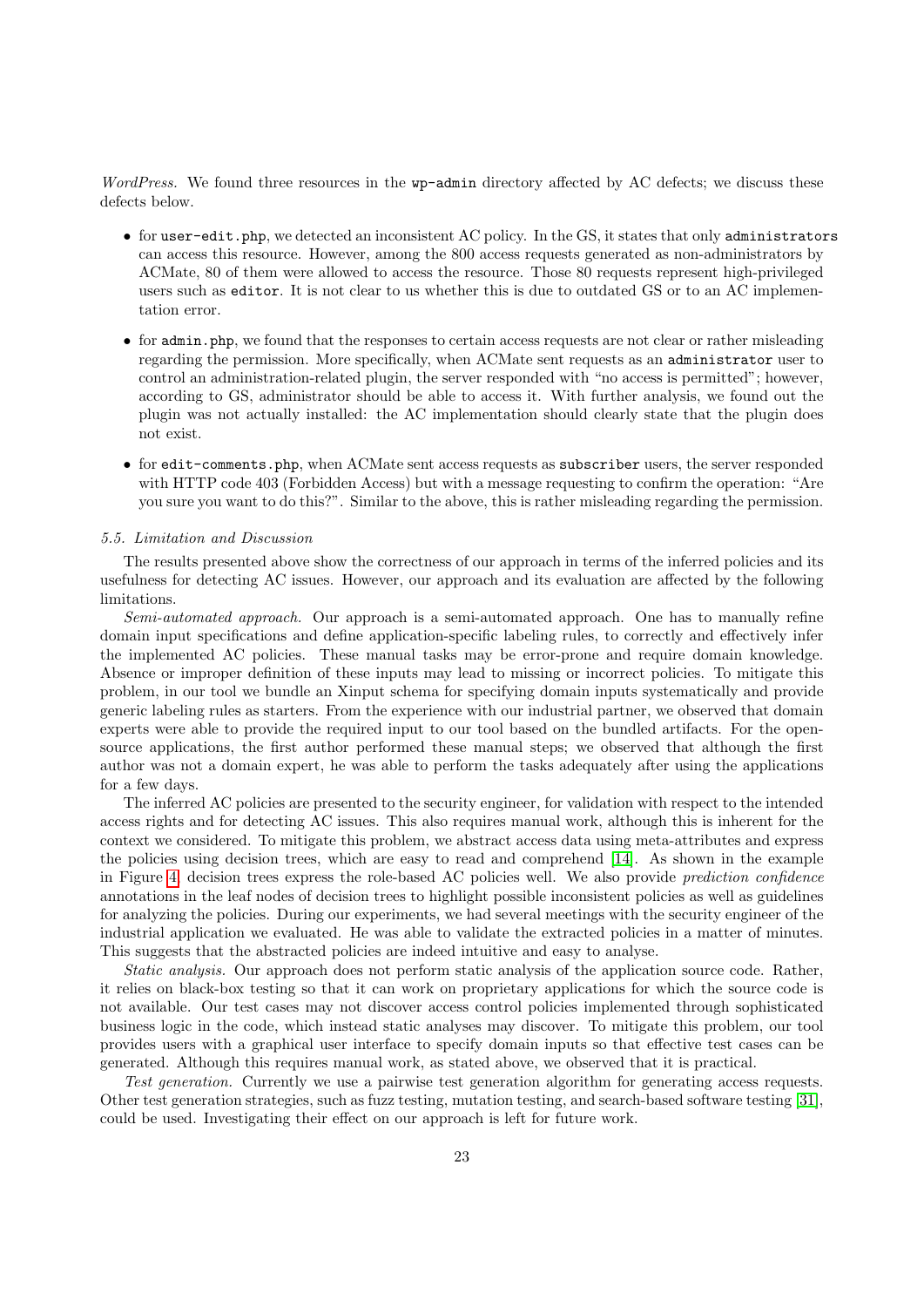Machine learning. In our approach, for learning AC policies, we chose the decision tree algorithm because of its comprehensibility. Nevertheless, there are many other classification algorithms that may offer better capabilities in terms of data processing, classification, and visualization. In future work, we plan to explore other algorithms.

Practical implications. The applicability of our approach is mainly impacted by the cost of the required manual tasks. However, as shown in column Tot. manual of Table [8,](#page-17-0) conducting the manual tasks (i.e., the total of columns Setup, Browsing, Refining and Labeling) ranges from 20.5 hours (for iTrust) to 34 hours (for WordPress), with an average of  $\frac{20.5+30+34+29}{4} = 28.38$  hours. We deem this a reasonable cost for effectively and correctly inferring AC policies, when there is no AC policy specification available.

#### 5.6. Threats to Validity

Our evaluation may be affected by the following threats.

Coverage of implemented AC policies. We did not investigate the completeness of our approach in extracting all the implemented policies because, to do so, we would have had to establish, by manually inspecting the source code, a ground truth in terms of all the policies implemented in each application. This task would have been highly labor-intensive and quite difficult, and impossible to perform for the closedsource SECP application developed by our industrial partner. To mitigate this threat, we sampled some source code of open source applications and checked that all the implemented policies in the sampled code were extracted by ACMate. We were not allowed to inspect the source code of SECP but we had several meetings with the developer and the security engineer of SECP throughout the experiments conducted over 3 months and validated the inferred AC policies together. During the final technology transfer meeting, the developer confirmed that, to the best of his domain knowledge, the coverage of implemented AC policies was complete.

Correctness of inferred AC policies. In Section [5.3,](#page-18-1) we evaluated the correctness of AC policies inferred by our tool against the actual implementation. To establish the ground truth, i.e., the actual implementation, one of the authors manually exercised the application and checked its access control behavior. The threat is that the author might have misjudged some of the behaviors, especially the complex ones. For example, in our industry partner's application, after running certain operations, the role of a user may change dynamically and hence its access rights. Since there are several roles and resources in the application, it was often challenging to determine the correctness. To mitigate this threat, throughout the experiments, the first three authors conducted weekly meetings and verified the correctness of the inferred AC policies together. We re-ran the test cases and also inspected the source code of the three open-source applications to verify the complex cases. As stated above, we were not allowed to inspect the source code of SECP but we verified the correctness of inferred AC policies over the meetings with the security engineer.

Determining AC issues. In Section [5.4,](#page-19-1) we reported AC issues that were determined based on the guidelines we proposed in Section [4.6.](#page-12-1) The threat here is that those issues may be false positives. To mitigate this threat, we confirmed the issues against the known vulnerabilities, listed in the NVD database, of the open source applications we used in our evaluation. Regarding the issues we detected in our industry partner's application, we discussed and confirmed all the cases with its developers.

RBAC. The scope of our approach is limited to the RBAC model. We did not consider other access control models such as attribute-based access control, task-based access control, etc. Therefore, our results will not generalize to extracting access control polices implemented in those other models. On the other hand, even if AC policies are not implemented based on RBAC model, our tool will still extract AC policies in Web applications (following the RBAC model) which may be useful for security testing purposes.

## <span id="page-23-0"></span>6. Related Work

Our approach is related to work done in the areas of (i) inference of AC policies (from software artifacts) using black-box analysis, (ii) inference of AC policies using code analysis, and (iii) detection of AC defects and vulnerabilities.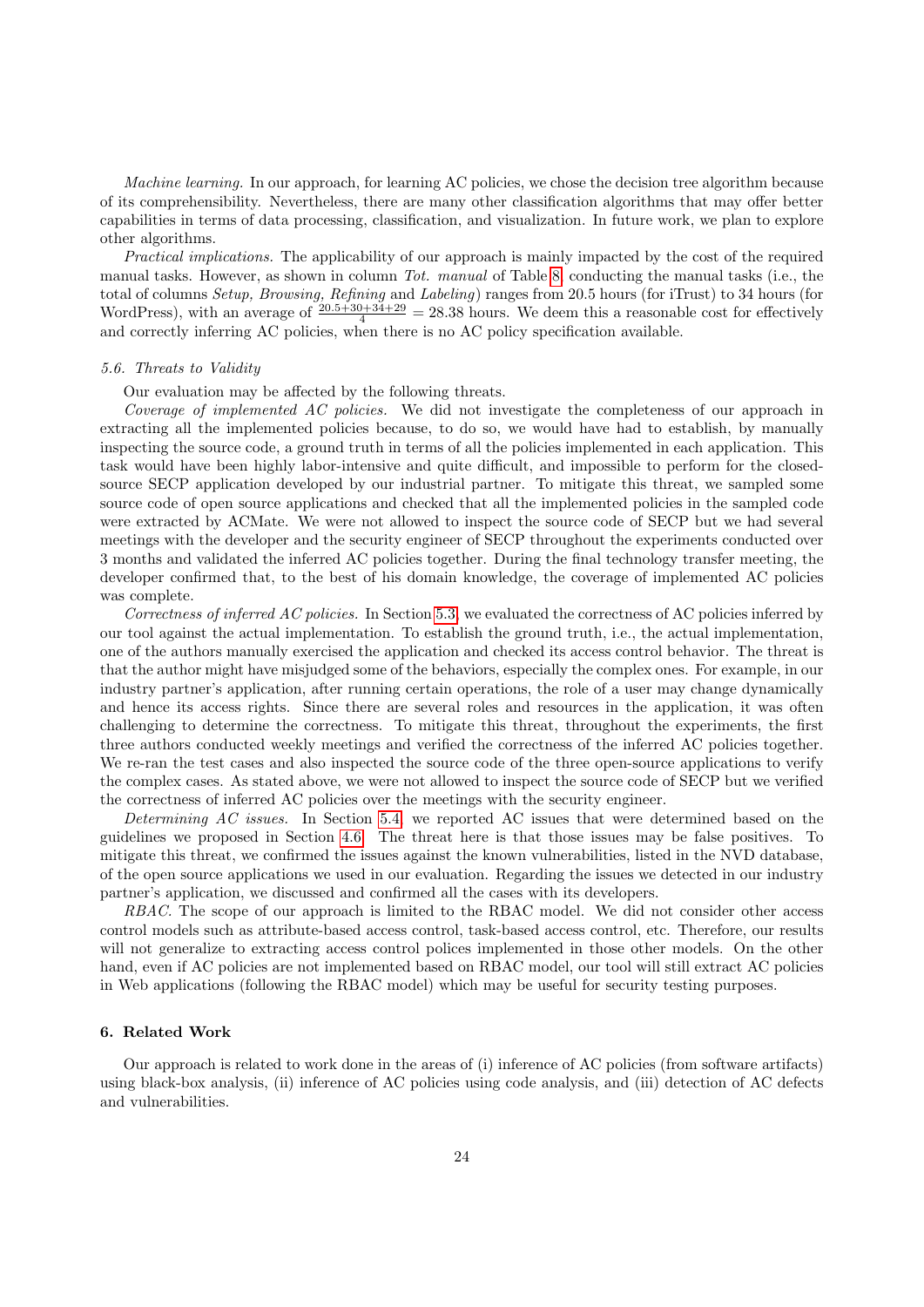## Inference of AC policies using black-box analysis

Martin and Xie [\[8\]](#page-26-7) proposed an approach to detect discrepancies between a policy specification and its implementation. In this work, the policy specification is used to generate access requests (consisting of subjects, resources, and actions). The dataset containing pairs of access requests and their associated responses from the system under test undergoes a rule inference algorithm called Prism [\[32\]](#page-27-3) implemented in Weka [\[27\]](#page-26-26) to infer policy properties. Discrepancies between such properties and the policy specification indicate issues. ReACP does not require to have a policy specification a priori; it automatically explores the system under test, infers input specifications, and uses them together with different user credentials to systematically generate access requests.

Gauthier et al. [\[33\]](#page-27-4) proposed an approach to reverse-engineer RBAC policies in SecureUML [\[34\]](#page-27-5) models, from XACML [\[35\]](#page-27-6) implementations of a system. The resulting SecureUML models can then be analyzed using the SPARQL [\[36\]](#page-27-7) query language. ReACP is more generic, since it can extract AC policies hardcoded in Web applications and does not require an XACML implementation. Furthermore, while Gauthier et al. [\[33\]](#page-27-4)'s approach is based on static analysis, ReACP dynamically exercises the application under test to capture additional AC behaviors (which a static approach might miss).

Molloy et al. [\[37\]](#page-27-8) proposed an approach that mines RBAC policies from existing logs, which reflect access traces of users recorded in the past. Medvet et al. [\[38\]](#page-27-9), Xu and Stoller [\[39,](#page-27-10) [40\]](#page-27-11), Cotrini et al. [\[41\]](#page-27-12), and Iyer and Masoumzadeh [\[42\]](#page-27-13) proposed various approaches to mine attribute-based AC (ABAC) policies from existing logs. All these approaches rely only on existing logs; since the latter may only contain a fraction of possible access requests to resources, such approaches could miss many AC policies. For example, if logs contain only traces of legitimate access requests, policies regarding negative authorizations (i.e., access requests that are denied) could be missed. By contrast, our approach does not rely on existing logs; instead, it automatically explores a given Web application to discover its resources and systematically generates various (both legitimate and illegitimate) access requests to those resources for inferring the implemented policies.

Several approaches [\[39,](#page-27-10) [42,](#page-27-13) [43\]](#page-27-14) have proposed to mine AC policies from existing AC implementations, often as part of the migration to a modern access control paradigm; for example, Bui et al. [\[44,](#page-27-15) [43\]](#page-27-14) proposed an approach to mine relationship-based AC (ReBAC) policies—an object-oriented extension of ABAC policies from existing access control lists. Slankas and Williams [\[45\]](#page-27-16) and Xiao et al. [\[46\]](#page-27-17) proposed approaches to extract AC policies from requirement documents written in natural language, using NLP (natural language processing) techniques to extract AC concepts like subjects, actions, and resources. The major difference with the above-mentioned approaches is that  $ReACP$  extracts AC policies from a Web application, treating the latter as a black-box.

## Inference of AC policies using code analysis

Alalfi et al. [\[47\]](#page-27-18) proposed an approach for reverse engineering RBAC models of Web applications. The approach infers UML-based structural models and behavioral models using source code transformation and instrumentation techniques. The inferred models act as inputs for another model transformation technique to construct RBAC models that can be used to check against security properties [\[48\]](#page-27-19). The major difference with ReACP is that the latter does not require to instrument the application source code. Instead, ReACP uses a proxy to capture access traces and performs logs analysis and systematic test generation to infer AC policies. In addition, ReACP takes into account several types of server resources, including static files (e.g., PDF documents, images), which are not considered in [Alalfi et al.'](#page-27-18)s approach.

## Detection of AC defects and vulnerabilities

Srivastava et al. [\[49\]](#page-27-20) proposed a static analysis-based approach for detecting AC vulnerabilities regarding the use of APIs in Java applications. RoleCast [\[50\]](#page-27-21) and FixMeUp [\[51\]](#page-27-22) applies static analysis to find sensitive program operations, in PHP Web applications, with missing access control checks. Different from our approach, these approaches are not designed to recover implemented AC policies. They only infer operations with missing AC checks. They require code analysis and work on Java or PHP applications only. FixMeUp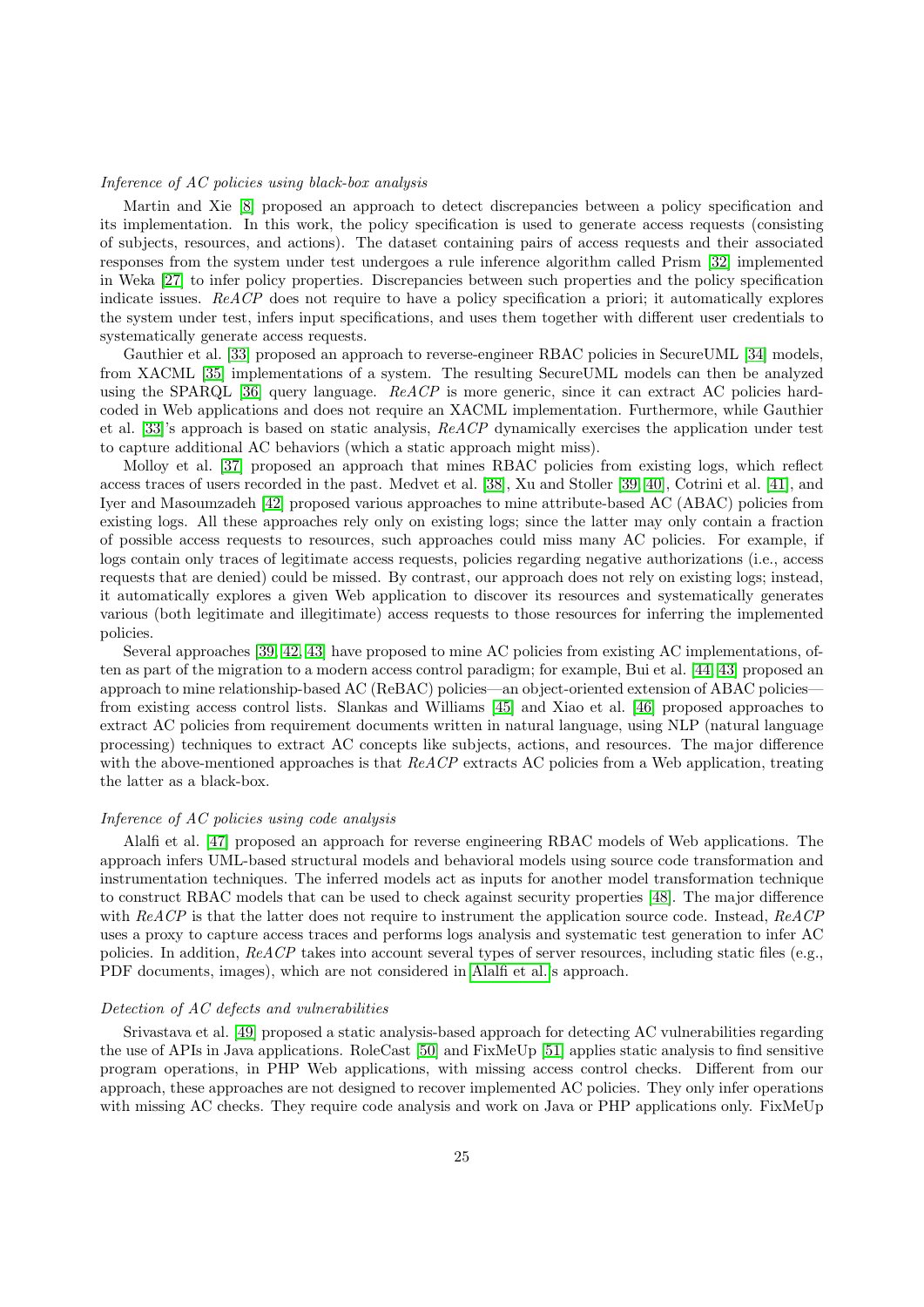automatically fixes the defects by inserting code that performs access control checks, but this requires user to specify access control policies.

Scambray et al. [\[52\]](#page-27-23) proposed a differential analysis approach to detect authorization vulnerabilities in Web applications. The approach involves crawling a system under test using several authenticated and unauthenticated users' sessions to determine which portions of the system are accessible from which users. ReACP also involves web crawling with a set of user credentials but, unlike [Scambray et al.'](#page-27-23)s approach, ReACP accounts for Javascript and "unlinked" areas of Web applications. Moreover, the goal of ReACP is different as we aim at recovering AC policies for Web applications. We consider different resource abstractions and apply machine learning to infer AC policies with a granularity at the role level, not at the user level. As a result, ReACP yields high-level policies that can be analyzed for detecting issues and reused for maintenance purposes.

Noseevich and Petukhov [\[53\]](#page-27-24) extended differential analysis with the role concept and the notion of use cases, representing roles' actions and their dependencies; the latter are inputs that should be provided by a human operator. The approach considers sequences of use cases, iterates through these sequences, and applies differential analysis for each user case to detect insufficient access control. ReACP differs in a number of aspects. First, our goal is to infer AC policies that, on the one hand, can be inspected to detect AC issues and, on the other hand, can be used for other purposes such as regression testing or software maintenance. Second, we deal with Javascript and unlinked resources, which are not supported in [\[53\]](#page-27-24).

Several approaches [\[54,](#page-27-25) [55,](#page-27-26) [2,](#page-26-1) [3,](#page-26-2) [4,](#page-26-3) [56,](#page-27-27) [5,](#page-26-4) [57,](#page-27-28) [58,](#page-28-0) [59,](#page-28-1) [60,](#page-28-2) [61\]](#page-28-3) generate access control test cases from AC policy specifications to detect AC defects in the implementations; policy specifications are defined using XACML [\[54,](#page-27-25) [2,](#page-26-1) [3,](#page-26-2) [59\]](#page-28-1) or declarative access control rules [\[4,](#page-26-3) [57\]](#page-27-28). In general, these approaches are model-based and generate test models or abstract test cases that cover various (combinations of) AC rules embedded in policy specifications. The scope of these approaches also vary: generating executable test cases (e.g., [\[57\]](#page-27-28), prioritizing test case execution based on a given test budget constraints (e.g., [\[54\]](#page-27-25)), localizing faults (e.g., [\[58\]](#page-28-0)), generating test oracles (e.g., [\[60,](#page-28-2) [61\]](#page-28-3)); other approaches [\[62,](#page-28-4) [59\]](#page-28-1) focus on proposing coverage criteria, such as AC rule coverage, rule pair coverage, and modified condition/decision coverage, to measure and ensure the quality of (AC) test suites. Daoudagh et al. [\[6\]](#page-26-5) conducted a systematic literature review on 20 studies that focus on testing of the usage and access control systems inside DevOps processes. The survey reported that many critical AC issues arise from ambiguous or faulty AC specifications. In contexts where policy specifications are faulty, ambiguous, or unavailable (either because they are missing or hardcoded in the implementation), any AC testing approach requires a reverse-engineering approach like ours, which focuses on extracting and abstracting AC policies from the implementation. Hence, our approach is complementary to the above-mentioned approaches.

# <span id="page-25-0"></span>7. Conclusion

Broken access control (AC) is a widely recognized security issue in Web applications. As Web applications and their AC mechanisms become increasingly complex, AC vulnerabilities become significant threats. Testing and validation to detect AC problems are thus crucial but usually rely on documented and regularly updated AC specifications. In practice, however, it is common for such specifications to be missing or outdated. For many systems, AC policies are even hard-coded in the implementation without proper documentation at all.

In this paper, we have proposed  $ReACP$ , a semi-automated framework to infer AC policies of Web applications from their implementation.  $ReACP$  rests on the integration of a popular security tool suite, domain input specifications, combinatorial testing, and a machine learning algorithm.

We have evaluated ReACP on four Web applications (three open-source and a proprietary one built by our industry partner). The results show that 97.8% of the inferred policies are correct with respect to the actual AC implementation; the analysis of these policies led to the discovery of 64 AC issues that were reported to the developers. These results suggest that ReACP can correctly infer many policies, which can in turn help detect actual AC issues.

As part of future work, we plan to extend ReACP to support more expressive AC models, such as GemRBAC [\[12\]](#page-26-11) (and its contextual extension [\[63\]](#page-28-5)) and ABAC [\[64\]](#page-28-6).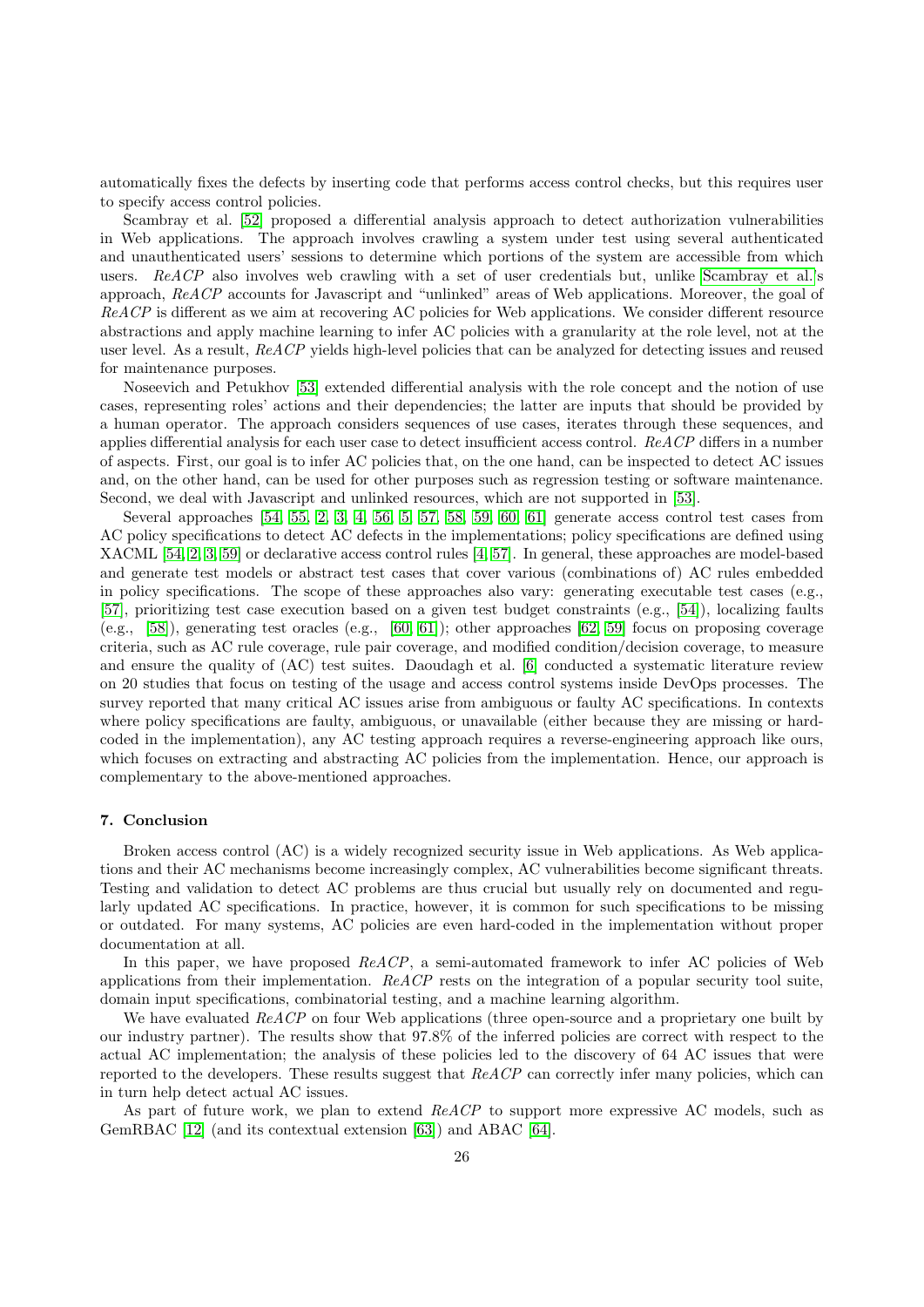#### References

- <span id="page-26-0"></span>[1] R. S. Sandhu, P. Samarati, Access control: Principles and practice, IEEE Communications Magazine 32 (1994) 40–48.
- <span id="page-26-1"></span>[2] E. Martin, T. Xie, A fault model and mutation testing of access control policies, in: Proceedings of the 16th international conference on World Wide Web (WWW'07), ACM, New York, NY, USA, 2007, pp. 667–676.
- <span id="page-26-2"></span>[3] J. Hwang, E. Martin, T. Xie, V. C. Hu, Testing access control policies, Encyclopedia of Software Engineering 1 (2010) 673–683.
- <span id="page-26-3"></span>[4] Y. L. Traon, T. Mouelhi, B. Baudry, Testing security policies: going beyond functional testing, in: Proceedings of the 18th IEEE International Symposium on Software Reliability (ISSRE'07), IEEE, IEEE, 2007, pp. 93–102.
- <span id="page-26-4"></span>[5] D. Xu, L. Thomas, M. Kent, T. Mouelhi, Y. Le Traon, A model-based approach to automated testing of access control policies, in: Proceedings of the 17th ACM Symposium on Access Control Models and Technologies, SACMAT '12, ACM, New York, NY, USA, 2012, pp. 209–218.
- <span id="page-26-5"></span>[6] S. Daoudagh, F. Lonetti, E. Marchetti, Continuous development and testing of access and usage control: A systematic literature review, in: Proceedings of the 2020 European Symposium on Software Engineering, ESSE 2020, Association for Computing Machinery, New York, NY, USA, 2020, p. 51–59. URL: [https://doi-org.libproxy.smu.edu.sg/10.1145/](https://doi-org.libproxy.smu.edu.sg/10.1145/3393822.3432330) [3393822.3432330](https://doi-org.libproxy.smu.edu.sg/10.1145/3393822.3432330). doi:[10.1145/3393822.3432330](http://dx.doi.org/10.1145/3393822.3432330).
- <span id="page-26-6"></span>[7] R. S. Sandhu, E. J. Coyne, H. L. Feinstein, C. E. Youman, Role-based access control models, IEEE Computer 29 (1996) 38–47.
- <span id="page-26-7"></span>[8] E. Martin, T. Xie, Inferring access-control policy properties via machine learning, in: Proceedings of the Seventh IEEE International Workshop on Policies for Distributed Systems and Networks (POLICY'06), IEEE, IEEE, 2006, pp. 4–pp. –238.
- <span id="page-26-8"></span>[9] H. T. Le, C. D. Nguyen, L. C. Briand, B. Hourte, Automated inference of access control policies for web applications, in: Proceedings of the 20th ACM Symposium on Access control Models and Technologies (SACMAT'15), ACM, ACM New York, NY, USA, 2015, pp. 27–37.
- <span id="page-26-9"></span>[10] H. T. Le, D. C. Nguyen, L. Briand, ReACP: A Semi-Automated Framework for Reverse-engineering and Testing of Access Control Policies of Web Applications, Technical Report, University of Luxembourg, 2016.
- <span id="page-26-10"></span>[11] D. F. Ferraiolo, D. R. Kuhn, R. Chandramouli, Role-Based Access Control, Computer Security Series, 2nd edition ed., Artech House, 685 Canton Street, Norwood, MA 02062, 2007.
- <span id="page-26-11"></span>[12] A. Ben Fadhel, D. Bianculli, L. Briand, A comprehensive modeling framework for role-based access control policies, Journal of Systems and Software 107 (2015) 110–126. URL: [http://www.sciencedirect.com/science/article/](http://www.sciencedirect.com/science/article/pii/S0164121215001041) [pii/S0164121215001041](http://www.sciencedirect.com/science/article/pii/S0164121215001041).
- <span id="page-26-12"></span>[13] R. Sandhu, D. Ferraiolo, R. Kuhn, The NIST model for role-based access control: towards a unified standard, in: Proceedings of the Fifth ACM Workshop on Role-based Access Control (RBAC 2000), ACM, ACM New York, NY, USA, 2000, pp. 47–63.
- <span id="page-26-13"></span>[14] I. H. Witten, E. Frank, Data Mining: Practical machine learning tools and techniques, Morgan Kaufmann, 2929 Campus Drive, Suite 260, San Mateo, CA 94403, 2005.
- <span id="page-26-14"></span>[15] J. R. Quinlan, C4.5: Programs for Machine Learning, volume 1, Morgan Kaufmann Publisher, 2929 Campus Drive, Suite 260, San Mateo, CA 94403, 1993.
- <span id="page-26-15"></span>[16] C. Olston, M. Najork, Web crawling, Foundations and Trends in Information Retrieval 4 (2010) 175–246.
- <span id="page-26-16"></span>[17] BurpSuite, Web vulnerability scanner, <https://portswigger.net/burp>, 2018.
- <span id="page-26-17"></span>[18] A. P. Dempster, N. M. Laird, D. B. Rubin, Maximum likelihood from incomplete data via the em algorithm, Journal of the Royal Statistical Society. Series B (Methodological) 39 (1977) 1–38.
- <span id="page-26-18"></span>[19] C. D. Nguyen, A. Marchetto, P. Tonella, A language for the specification of domain inputs, Technical Report, Fondazione Bruno Kessler, 2011. <http://se.fbk.eu/sites/se.fbk.eu/files/tr-fbk-se-2011-8.pdf>.
- <span id="page-26-19"></span>[20] S. Elbaum, G. Rothermel, S. Karre, M. Fisher II, Leveraging user-session data to support web application testing, IEEE Transactions on Software Engineering 31 (2005) 187–202.
- <span id="page-26-20"></span>[21] P. Flores, Y. Cheon, Pwisegen: Generating test cases for pairwise testing using genetic algorithms, in: Proceedings of IEEE International Conference on Computer Science and Automation Engineering (CSAE'11), volume 2, IEEE, IEEE, 2011, pp. 747–752.
- <span id="page-26-21"></span>[22] J. Yan, J. Zhang, Backtracking algorithms and search heuristics to generate test suites for combinatorial testing, in: Proceedings of the 30th Annual International Computer Software and Applications Conference (COMPSAC '06), volume 1, IEEE Computer Society, IEEE, 2006, pp. 385–394.
- <span id="page-26-22"></span>[23] C. Henard, M. Papadakis, G. Perrouin, J. Klein, P. Heymans, Y. L. Traon, Bypassing the combinatorial explosion: Using similarity to generate and prioritize t-wise test configurations for software product lines, IEEE Transactions on Software Engineering 40 (2014) 650–670.
- <span id="page-26-23"></span>[24] Y. Jia, M. B. Cohen, M. Harman, J. Petke, Learning combinatorial interaction test generation strategies using hyperheuristic search, in: Proceedings of the 2015 IEEE/ACM 37th IEEE International Conference on Software Engineering (ICSE), volume 1, IEEE, IEEE, 2015, pp. 540–550.
- <span id="page-26-24"></span>[25] J. Petke, M. B. Cohen, M. Harman, S. Yoo, Practical combinatorial interaction testing: Empirical findings on efficiency and early fault detection, IEEE Transactions on Software Engineering 41 (2015) 901–924.
- <span id="page-26-25"></span>[26] W3C, Hypertext transfer protocol - http/1.1, RFC, 1999.
- <span id="page-26-26"></span>[27] M. Hall, E. Frank, G. Holmes, B. Pfahringer, P. Reutemann, I. H. Witten, The weka data mining software: An update, ACM SIGKDD Explorations Newsletter 11 (2009) 10–18.
- <span id="page-26-27"></span>[28] OWASP, OWASP 10 Most Critical Web Application Security Risks, Technical Report, The OWASP Foundation, 2013.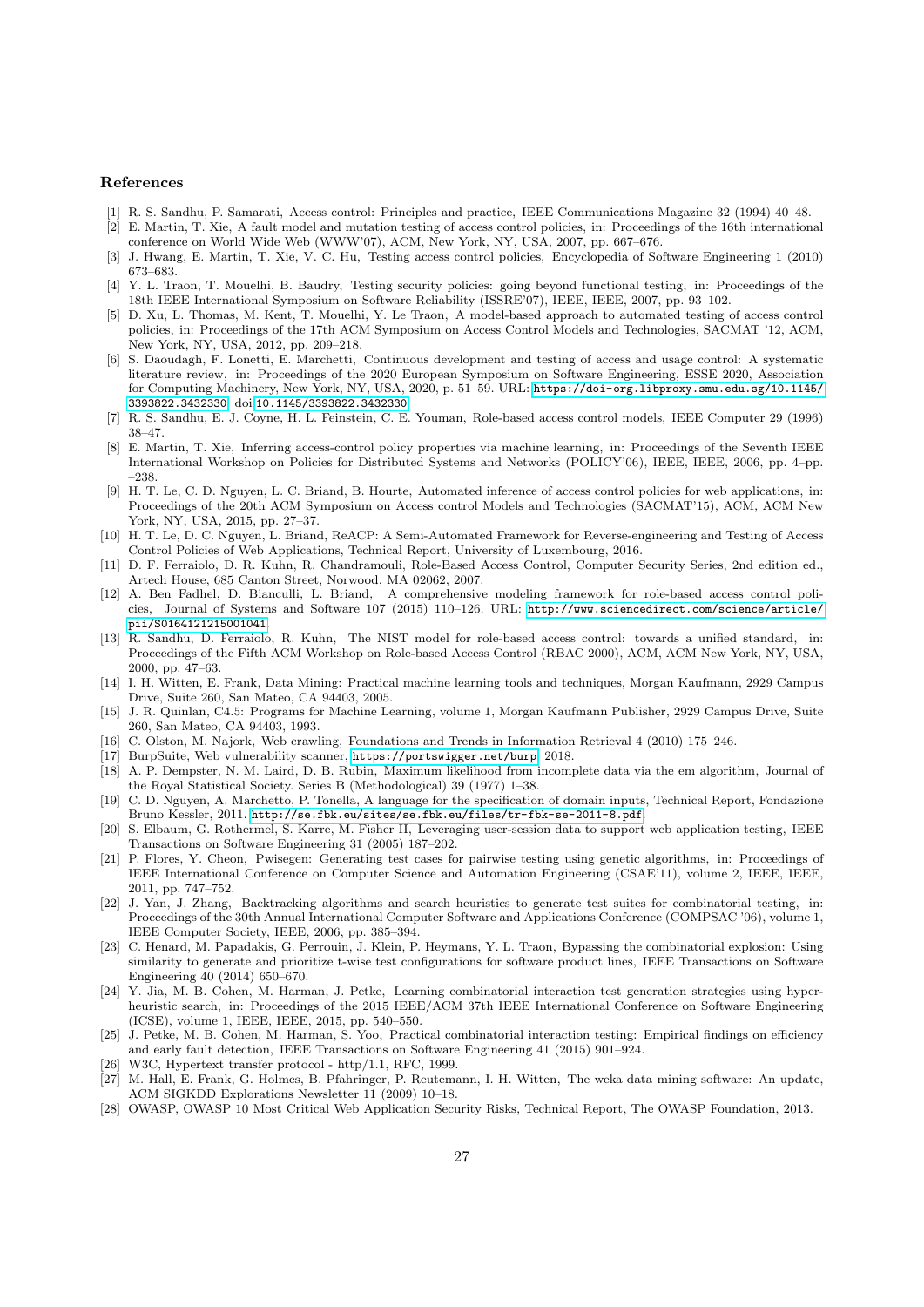- <span id="page-27-0"></span>[29] H. T. Le, ACMate - a tool for Reverse-engineering and Testing of Access Control Policies of Web Applications, [https:](https://github.com/lehathanh/acmate) [//github.com/lehathanh/acmate](https://github.com/lehathanh/acmate), 2017.
- <span id="page-27-1"></span>[30] S. Heckman, K. T. Stolee, C. Parnin, 10+ years of teaching software engineering with itrust: The good, the bad, and the ugly, in: Proceedings of the 40th International Conference on Software Engineering: Software Engineering Education and Training, ICSE-SEET '18, ACM, New York, NY, USA, 2018, pp. 1–4.
- <span id="page-27-2"></span>[31] Y.-F. Li, P. K. Das, D. L. Dowe, Two decades of web application testing—a survey of recent advances, Information Systems 43 (2014) 20–54.
- <span id="page-27-3"></span>[32] J. Cendrowska, Prism: An algorithm for inducing modular rules, International Journal of Man-Machine Studies 27 (1987) 349–370.
- <span id="page-27-4"></span>[33] F. Gauthier, E. Merlo, E. Stroulia, D. Turner, Supporting maintenance and evolution of access control models in web applications, in: Proceedings of IEEE International Conference on Software Maintenance and Evolution (ICSME'14), IEEE, IEEE, 2004, pp. 506–510.
- <span id="page-27-5"></span>[34] T. Lodderstedt, D. A. Basin, J. Doser, Secureuml: A uml-based modeling language for model-driven security, in: Proceedings of the 5th International Conference on The Unified Modeling Language, UML '02, Springer-Verlag, London, UK, UK, 2002, pp. 426–441.
- <span id="page-27-6"></span>[35] A. Anderson, XACML profile for role based access control (RBAC), 2004. OASIS Access Control TC committee draft.
- <span id="page-27-7"></span>[36] E. Prud'hommeaux, A. Seaborne, SPARQL query language for RDF, 2008. URL: [http://www.w3.org/TR/](http://www.w3.org/TR/rdf-sparql-query/) [rdf-sparql-query/](http://www.w3.org/TR/rdf-sparql-query/).
- <span id="page-27-8"></span>[37] I. Molloy, Y. Park, S. Chari, Generative models for access control policies: applications to role mining over logs with attribution, in: Proceedings of the 17th ACM symposium on Access Control Models and Technologies, ACM, 2012, pp. 45–56.
- <span id="page-27-9"></span>[38] E. Medvet, A. Bartoli, B. Carminati, E. Ferrari, Evolutionary inference of attribute-based access control policies, in: International Conference on Evolutionary Multi-Criterion Optimization, Springer, 2015, pp. 351–365.
- <span id="page-27-10"></span>[39] Z. Xu, S. D. Stoller, Mining attribute-based access control policies, IEEE Transactions on Dependable and Secure Computing 12 (2015) 533–545.
- <span id="page-27-11"></span>[40] Z. Xu, S. D. Stoller, Mining attribute-based access control policies from logs, in: IFIP Annual Conference on Data and Applications Security and Privacy, Springer, 2014, pp. 276–291.
- <span id="page-27-12"></span>[41] C. Cotrini, T. Weghorn, D. Basin, Mining ABAC rules from sparse logs, in: IEEE European Symposium on Security and Privacy, 2018, pp. 31–46.
- <span id="page-27-13"></span>[42] P. Iyer, A. Masoumzadeh, Mining positive and negative attribute-based access control policy rules, in: Proceedings of the 23Nd ACM on Symposium on Access Control Models and Technologies, SACMAT '18, ACM, 2018, pp. 161–172.
- <span id="page-27-14"></span>[43] T. Bui, S. D. Stoller, J. Li, Greedy and evolutionary algorithms for mining relationship-based access control policies, Computers & Security 80 (2019) 317 – 333.
- <span id="page-27-15"></span>[44] T. Bui, S. D. Stoller, J. Li, Mining relationship-based access control policies, in: Proceedings of the 22nd ACM on Symposium on Access Control Models and Technologies, SACMAT 2017, Indianapolis, IN, USA, June 21-23, 2017, 2017, pp. 239–246.
- <span id="page-27-16"></span>[45] J. Slankas, L. Williams, Access control policy extraction from unconstrained natural language text, in: International Conference on Social Computing (SocialCom '13), IEEE, IEEE, 2013, pp. 435–440.
- <span id="page-27-17"></span>[46] X. Xiao, A. Paradkar, S. Thummalapenta, T. Xie, Automated extraction of security policies from natural-language software documents, in: Proceedings of the ACM SIGSOFT 20th International Symposium on the Foundations of Software Engineering (FSE '12), ACM, ACM, ACM New York, NY, USA, 2012, p. 11.
- <span id="page-27-18"></span>[47] M. H. Alalfi, J. R. Cordy, T. R. Dean, Automated reverse engineering of uml sequence diagrams for dynamic web applications, in: Proceedings of the International Conference on Software Testing, Verification and Validation Workshops (ICSTW '09), IEEE, IEEE, 2009, pp. 287–294.
- <span id="page-27-19"></span>[48] M. H. Alalfi, J. R. Cordy, T. R. Dean, Recovering role-based access control security models from dynamic web applications, in: M. Brambilla, T. Tokuda, R. Tolksdorf (Eds.), Proceedings of the International Conference on Web Engineering (ICWE'12), volume 7387 of Lecture Notes in Computer Science, Springer Berlin Heidelberg, Springer Berlin Heidelberg, 2012, pp. 121–136.
- <span id="page-27-20"></span>[49] V. Srivastava, M. D. Bond, K. S. McKinley, V. Shmatikov, A security policy oracle: Detecting security holes using multiple api implementations, ACM SIGPLAN Notices 46 (2011) 343–354.
- <span id="page-27-21"></span>[50] S. Son, K. S. McKinley, V. Shmatikov, Rolecast: finding missing security checks when you do not know what checks are, in: Proceedings of the 2011 ACM international conference on Object oriented programming systems languages and applications, 2011, pp. 1069–1084.
- <span id="page-27-22"></span>[51] S. Son, K. S. McKinley, V. Shmatikov, Fix me up: Repairing access-control bugs in web applications., in: NDSS, 2013.
- <span id="page-27-23"></span>[52] J. Scambray, V. Liu, C. Sima, Hacking Exposed Web Applications: Web Application Security Secrets and Solutions, 3rd edition ed., McGraw-Hill, Berkeley, CA, USA, 2011.
- <span id="page-27-24"></span>[53] G. Noseevich, A. Petukhov, Detecting insufficient access control in web applications, in: Proceedings of the First SysSec Workshop (SysSec '11), SysSec2011, IEEE Computer Society, Washington, DC, USA, 2011, pp. 11–18.
- <span id="page-27-25"></span>[54] A. Bertolino, S. Daoudagh, D. El Kateb, C. Henard, Y. Le Traon, F. Lonetti, E. Marchetti, T. Mouelhi, M. Papadakis, Similarity testing for access control, Information and Software Technology 58 (2015) 355–372.
- <span id="page-27-26"></span>[55] A. Bertolino, S. Daoudagh, F. Lonetti, E. Marchetti, Testing access control policies against intended access rights, in: Proceedings of the 31st Annual ACM Symposium on Applied Computing, SAC '16, ACM, 2016, pp. 1641–1647.
- <span id="page-27-27"></span>[56] A. Pretschner, T. Mouelhi, Y. Le Traon, Model-based tests for access control policies, in: Software Testing, Verification, and Validation, 2008 1st International Conference on, IEEE, 2008, pp. 338–347.
- <span id="page-27-28"></span>[57] D. Xu, M. Kent, L. Thomas, T. Mouelhi, Y. L. Traon, Automated model-based testing of role-based access control using